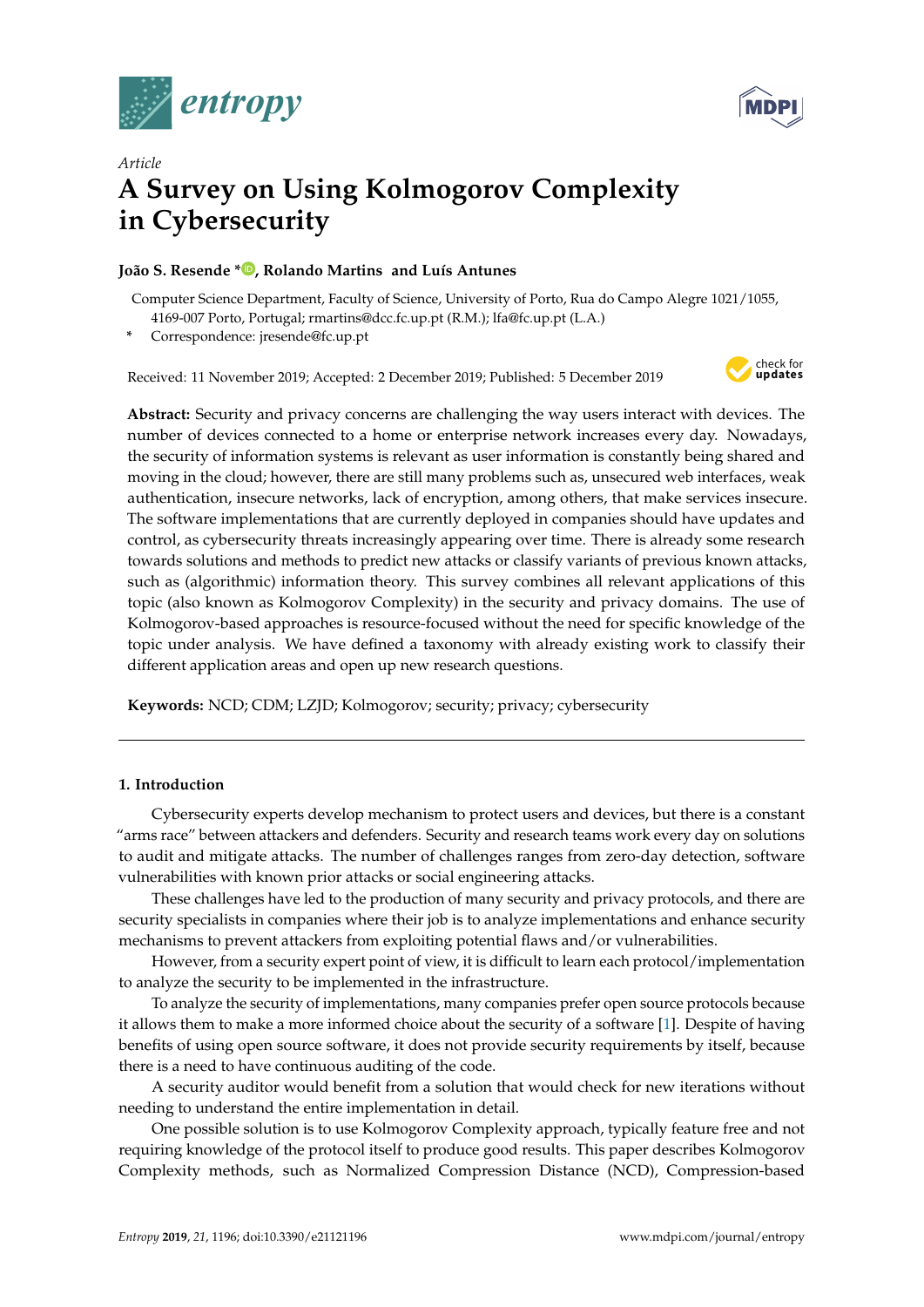Dissimilarity Measure (CDM), or Lempel–Ziv Jaccard Distance (LZJD), as well as multiple application scenarios of each method in different cybersecurity settings.

For the categorization of the application scenarios, we propose a well-defined taxonomy. This categorization allows the description of the state of the art with a precise sense of the context of what has been done and what future contributions Kolmogorov Complexity can make.

The challenges for cybersecurity experts are considerable, including Privacy, Next-Generation Secure Internet, Trusted Systems, Identity Management and Global Scale Techniques, and Usable Security [\[2\]](#page-13-1). Kolmogorov Complexity and the NCD can impact on all of these categories, particularly in the process of validation and automatization of features to avoid human error and improve code quality and security towards trustworthy systems.

This work is inspired by the authors of [\[3\]](#page-13-2), who provide research on machine learning and deep learning methods for cybersecurity, focusing on summarizing previous research and comparing it. The authors also focus on what information previous works use to produce their results (datasets and models).

This paper is designed to provide an easy entry point for non-specialists and also to benefit experienced researchers following state-of-the-art applications of Kolmogorov's complexity related measures to information security and privacy.

In addition to show its application scenarios and identifying solutions for each scenario, we also open new research questions.

This work impacts on the recognition of Kolmogorov's complexity as a way to prevent and detect cyber threats, guiding research on new and innovative approaches on this field.

In brief, this paper wants to answer the following Research Questions (RQ) regarding the Kolmogorov Complexity.

RQ1: What are the domains where it can impact?

RQ2: Can it be an efficient solution to meet the Cybersecurity requirements?

RQ3: Can its approximations be applied in new domains?

The paper is divided into the following sections. Section [1](#page-0-0) is the introduction; Section [2](#page-1-0) discusses Kolmogorov complexity notions and practical formulas; Section [3](#page-3-0) describes Applications Scenarios with a novel taxonomy allowing classification of solutions in groups; Section [4](#page-11-0) has a discussion of the findings, with an attempt to explore future research on privacy and security challenges along with directions for Kolmogorov Complexity improve the usability; and Section [5](#page-13-3) shows the conclusions according to the Cybersecurity scenarios.

## <span id="page-1-0"></span>**2. Kolmogorov Complexity**

Kolmogorov complexity [\[4\]](#page-13-4), or algorithmic information theory, is a mathematically sound theory measuring the amount of information in an individual object as its smallest representation. This measure is noncomputable; recently, its approximation, based on compression, has been used in computer science and a plethora of other scientific disciplines.

Normalized Information Distance (NID), based on Kolmogorov Complexity, measures the minimal amount of information required to translate between two objects. It is well known that this measure is also noncomputable, nevertheless we can approximate it by using standard compressors. In the scope of statistical or clustering methods, it is important to measure the absolute information distance between individual objects.

There are a number of different implementations trying to approximate the NID, the most known implementation is the Normalized Compresion Distance (NCD).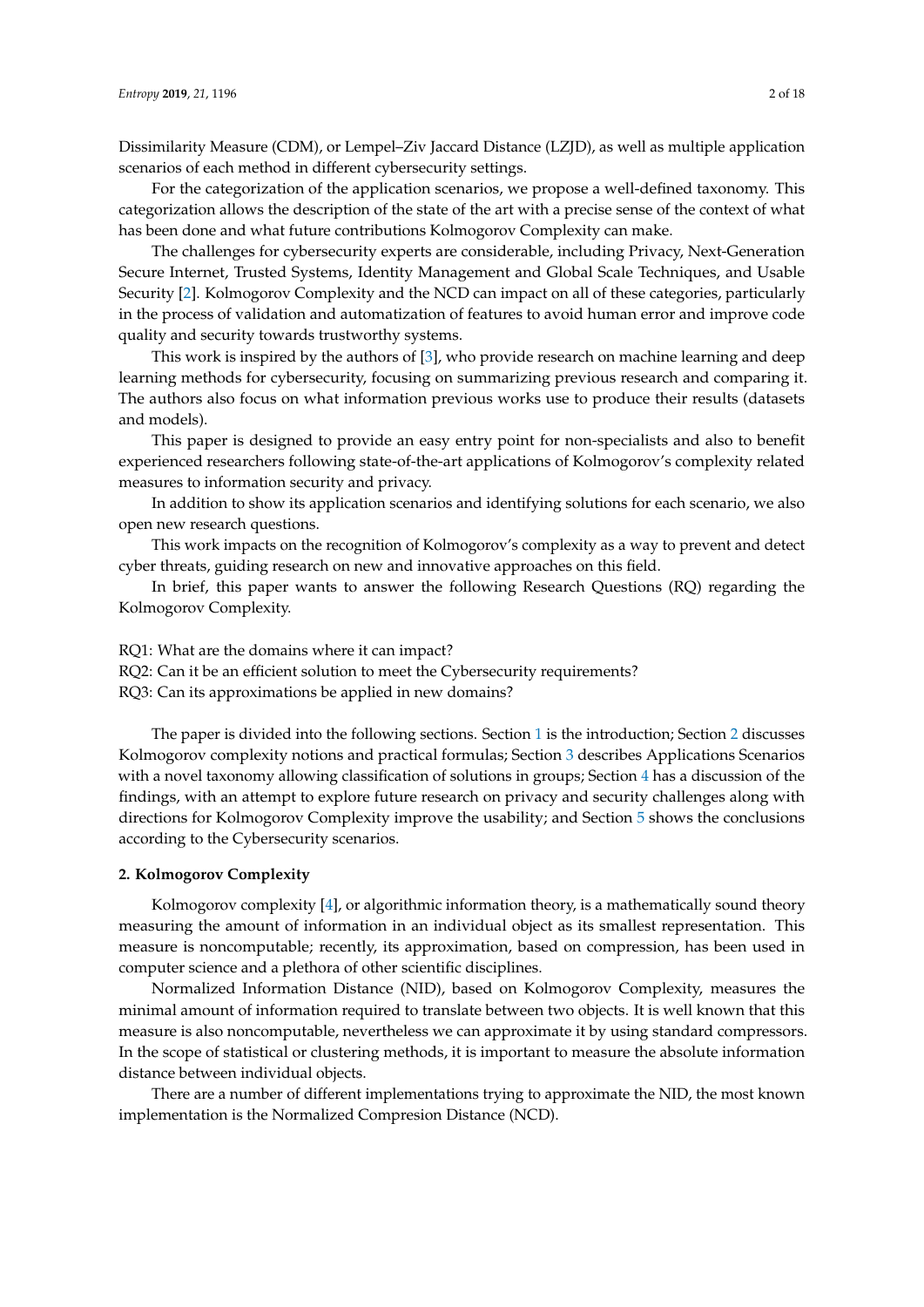## *2.1. The Normalized Compression Distance*

Cilibrasi and Vitány [\[5\]](#page-13-5) introduced a new clustering method based on the NID. This method is powerful; it does not need any background knowledge of a specific area to extract patterns independent of the domain, allowing to cluster heterogeneous data and anomaly detection in time sequences. Some applications are in music [\[6\]](#page-13-6) or heart rate anomaly detection [\[7\]](#page-14-0).

This method uses compressors to reduce a file to the small representation and uses file size to perform mathematical calculation that cause similar files to produce similar results. The NCD was first proposed by Ming Li et al. [\[8\]](#page-14-1), as a real-world approximation to the notion of NID.

Some experiments shown by Rudi Cilibrasi et al. [\[5\]](#page-13-5), regarding the impact of NCD on clustering, show that the NCD is a (quasi-)universal similarity metric to a normal reference compressor. To apply NCD we need to choose a compressor to make an approximation of the smallest representation of the program.

<span id="page-2-0"></span>
$$
NCD(x,y) = \frac{C(xy) - min(C(x), C(y))}{max(C(x), C(y))}
$$
\n(1)

In the formula [1,](#page-2-0) we give as input two different files: *x* and *y*; the result of  $C(xy)$  represents the file size resulting from compressing concatenation of *x* with *y*. *C(x)* and *C(y)* are the compression size of *x* and *y*, respectively.

NCD function provides values in the range  $0 \le r \le 1 + e$  representing the difference of two files. Results of NCD closer to zero represent more similar objects (files); results closer to one are more distinguishable objects. The *e* is due to imperfections in the compression algorithms, but for most standard types of compression [\[8\]](#page-14-1) is unlikely to see an *e* above 0.1. Tests with *PMZ* show that values of NCD above 1 are not normal.

The NCD matrix is a matrix where the comparison of *n* samples is performed in a  $n \times n$  matrix, resulting in each object (file) being compared to each other and to itself. This matrix can be used in data mining techniques such as clustering, where each entry can be classified accordingly to similar objects.

## <span id="page-2-1"></span>2.1.1. Optimizations of NCD

There are two types of NCD optimizations: Interleaving and NCD-shuffle proposed by Rebecca Borbely et al. [\[9\]](#page-14-2). These solutions arise from the varying performance on large files (depending on the compressor).

When NCD performs the computations of  $C(xy)$ , the goal is to compress the values of both files to help to determine the similarity, but compressors have some limitations. Algorithms like bz2 and zlib have an explicit block size as a limiting factor, and lzma has a finite dictionary size. This dictionary has repeated sentences representations translated into smaller symbols, allowing to compress original files and their dictionary into new compressed files. As it processes its input, the dictionary grows. When a dictionary size exceeds, the algorithm starts with an empty dictionary and if this occurs without processing the entire *x* from  $C(xy)$ , there is not a benefit of compress *x* followed of *y*. This makes the compression obtain similar values of  $C(xy)$  to  $C(x) + C(y)$ .

Interleaving is a solution that attempts to calculate the NCD at a specific size(appropriated for the compression algorithm), assuming that  $x$  and  $y$  have the common parts aligned. Unlike Interleaving, NCD-shuffle splits files into parts of a specific size (appropriated for the compression algorithm), calculates the most similar block of *x* present in *y*, and aligns them to take advantage of compression capability.

## *2.2. Compression-Based Dissimilarity Measure*

CDM proposed by Eamonn Keogh et al. [\[10\]](#page-14-3) is inspired by bioinformatics, learning, and computational theory, and has been applied by different authors in other domains, such as data linkage and reduplication problems [\[11\]](#page-14-4).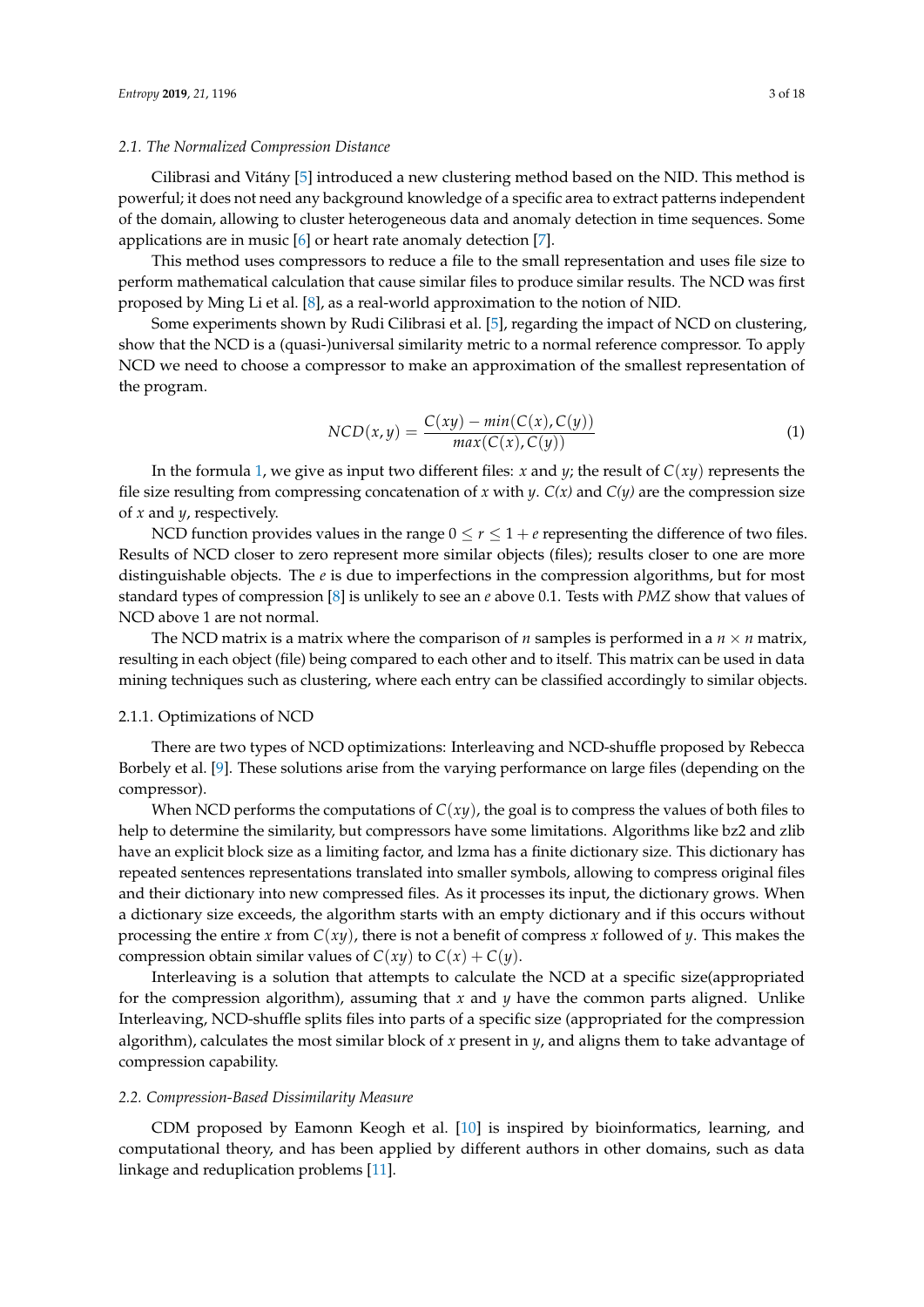<span id="page-3-1"></span>
$$
CDM(x,y) = \frac{C(xy)}{C(x) + C(y)}
$$
\n(2)

The formula to compute the CDM is represented in the Equation [\(2\)](#page-3-1). The input are two different files *x* and *y*. The result of  $C(xy)$  represents the size of the file resultant from the compression of the concatenation of *x* with *y* and  $C(x)$  and  $C(y)$  is the results of the file compressed. Such as in NCD, values close to 1 occur when *x* and *y* are not related, and values close to 0 occur when *x* is very similar to *y*. The values of CDM varies by the compressor used.

## *2.3. Lempel–Ziv Jaccard Distance*

LZJD [\[12\]](#page-14-5) is a new derivation of compressor use to represent the NID and is inspired by the NCD. This measure, instead of taking advantages of the object's compression size, uses the Lempel–Ziv (LZ) technique to create a compression dictionary of previously seen subsequences; therefore, in this scenario, the compression iteration is done only because it is required to generate the dictionary. The LZSet method is used to convert a sequence of bytes into a set of byte subsequences.

<span id="page-3-2"></span>
$$
LZJD(x,y) = 1 - J(LZSet(x), LZSet(y))
$$
\n(3)

The LZJD is defined by Equation [\(3\)](#page-3-2). The *LZSet* represents the compression dictionary and *J* is the Jacard similarity is the cardinality of the intersection of two sets divided by the cardinality of their union Equation [4.](#page-3-3)

<span id="page-3-3"></span>
$$
J(A, B) = \frac{|A \cap B|}{A \cup B} \tag{4}
$$

#### *2.4. Normalized Relative Compression*

Normalized Relative Compression(NRC) [\[13\]](#page-14-6) is another approximation to NID, but compared to other approaches, is the  $C(x||y)$ , which represents the compression of *x* relative to *y*.

Formula [5](#page-3-4) represents the practical implementation of this approach. The inputs are two different files: *x* and *y* and the |*x*| is the length of *x*. The value of  $C(x||y)$  varies depending on the object, if *x* can be constructed from *y* the value is 0, if *x* can not be constructed from *y* the value is the size of *x*.

<span id="page-3-4"></span>
$$
NRC(x||y) = \frac{C(x||y)}{|x|} \tag{5}
$$

#### <span id="page-3-0"></span>**3. Kolmogorov Complexity Application Scenarios**

Kolmogorov complexity-based approaches can be applied to various scenarios. This section describes the different application domains organized into a taxonomy. To build this, we started by surveying publications that use NCD, LZJD, CDM and NRC on information security topics to understand its impact. We then use a selection methodology for the different domains, based on previous work in the different areas. In addition, we have included a review of previous work and future research directions for each domain.

Figure [1](#page-4-0) presents the taxonomy that is organized in five categories:

- Human (user) Interaction: Today's systems need human-in-the-loop interactions. Users are very susceptible to errors and this leads to challenges that can be solved [\[14–](#page-14-7)[24\]](#page-14-8).
- Software: The rapid pace of how the software is being used makes it almost impossible not to use open forums/repositories to solve our needs. This creates software security breaches that compromise user data even on data in transit [\[25–](#page-14-9)[32\]](#page-15-0).
- Malware: In recent years, companies have been attacked with malware. The scalability to mount an attack on multiple institutions at once is not expensive compared to the reward. This leads to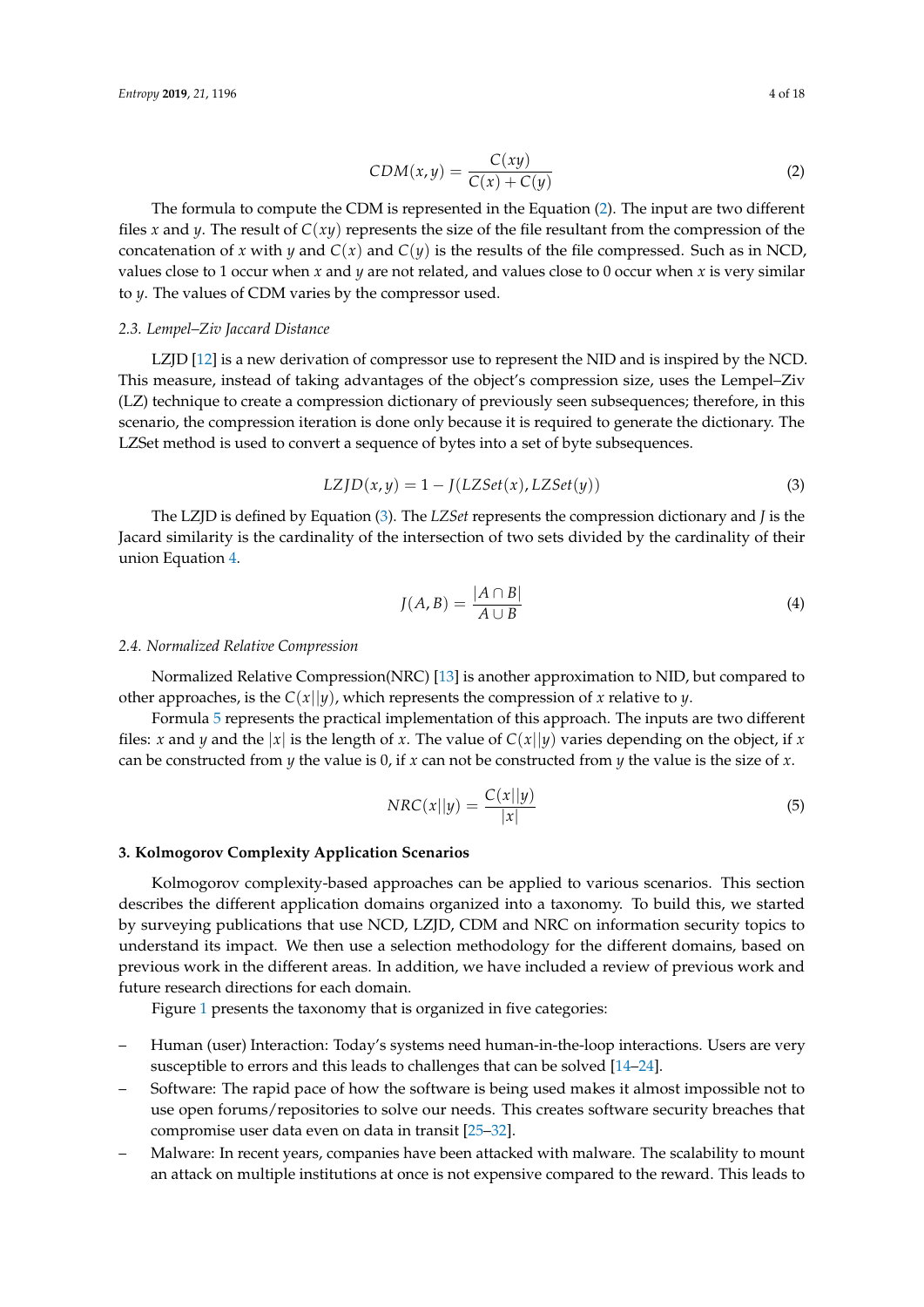blackmail to companies/users, disclosure of files or credit card data in the web, or encryption of databases and files [\[9,](#page-14-2)[12,](#page-14-5)[33–](#page-15-1)[37\]](#page-15-2).

- Identity/Authentication: With the exponential growth of wearables devices, users and devices will need to manage a new authentication mechanism to pair and interact with enhanced features, gathering information from the ECG (electrocardiogram) or similar, for example [\[38–](#page-15-3)[42\]](#page-15-4).
- Theory to practice: There are some protocols that enforce privacy and security in communications between users. With the emergence of new cyberattacks and with the recent developments in academia regarding privacy policies imposed by rules to protect user privacy, such as GDPR, it is of utmost important to validate existing implementations to ensure user privacy [\[43\]](#page-15-5).

<span id="page-4-0"></span>

**Figure 1.** Taxonomy.

The following subsections introduce each of the topics represented in the Figure [1.](#page-4-0)

## *3.1. Human Interactions*

Corporations have multiple layers composed by network and physical security. Network security has different components, such as firewalls, antivirus, or policies. However, physical security consists of barriers to prevent people from entering the institution, for example. In this scenario, many authors claim that the weakest part of the systems in the security chain is the human [\[44\]](#page-15-6).

There are many solutions to mitigate this type of attacks, but there is no effective solution to solve the problem because employees can be triggered by any means to do something wrong.

Kolmogorov Complexity has been used for early detection of fake content. Two application scenarios are Phishing and Text Mining.

## 3.1.1. Phishing

Phishing is an activity by one attacker to impersonate another. This type of phishing attack focuses mainly on two versions: e-mail and web pages.

On web pages, for example, we can see the similarity between an old and a new page to understand the page's evolution according to a threshold. This allows to dissuade the victim from clicking or interacting with a web page similar to the one that the victim usually uses with an identical link and content. This way, it tries to get the user to log in to this page for more sensitive information and credentials, such as credit/debit card details, for example [\[45\]](#page-15-7).

In emails, a person or entity may be compromised by an email sent from an illegitimate source, pretending to impersonate other and requesting personal information (for example, a CEO requesting the transfer/raise of an employee). Kathryn Parsons et al. [\[46\]](#page-15-8) study the ability to classify an email as phishing or not, and the conclusions are that 42% of the email was misclassified. The practical solution to this is to develop new and innovative approaches to automatically detect SPAM/HAM.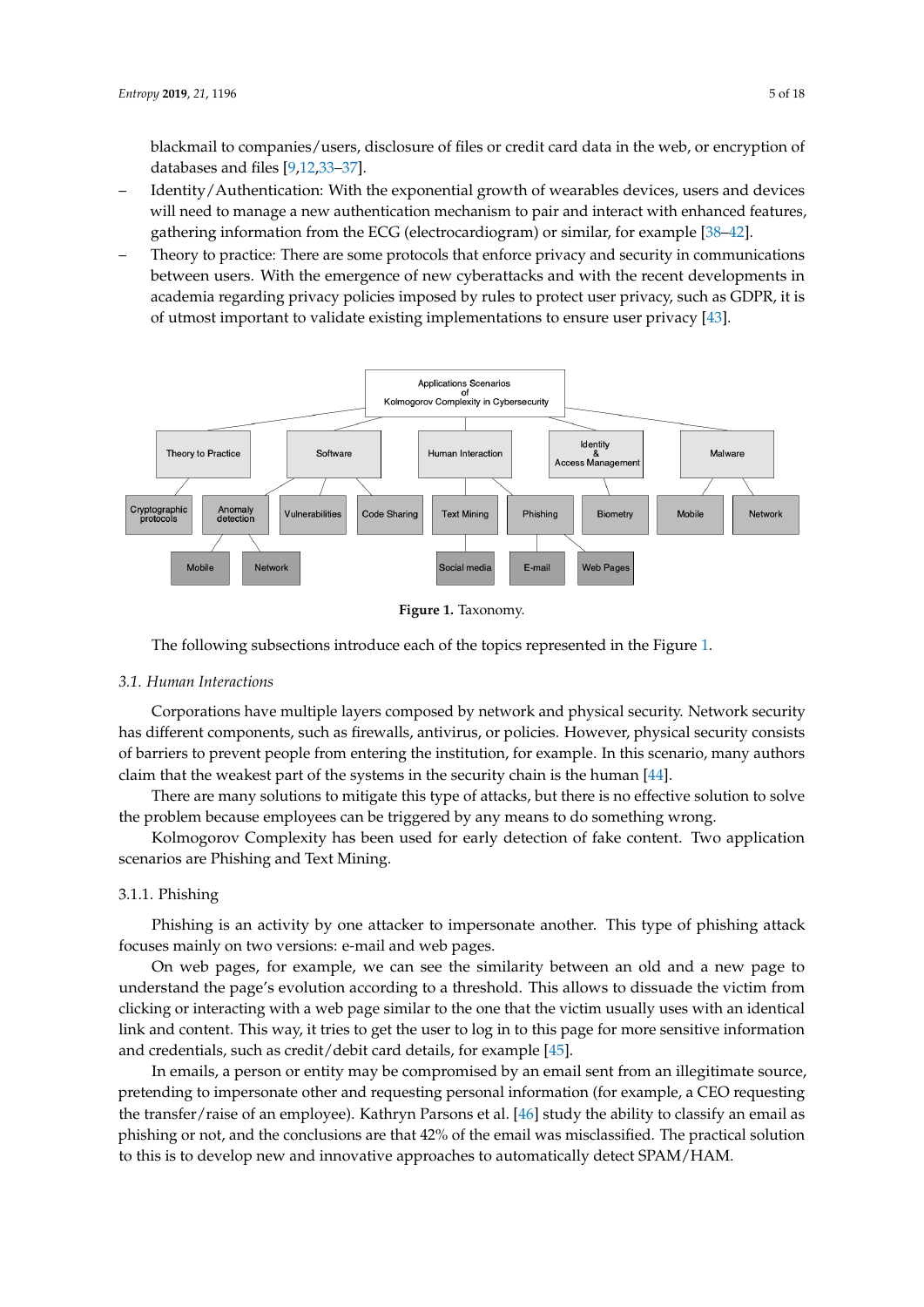## E-mail

E-mail can be classified between SPAM, HAM, and legitimate. SPAM is often understood as an electronic system that sends unsolicited bulk messages to random locations or specific destinations, such as the "Nigerian letter" [\[47\]](#page-15-9). HAM is a type of email sent from a mailing list subscribed by an user directly or indirectly. For example, after submitting an article, users automatically subscribe to a conference mailing list that sent all new articles published and call for papers. The classification of incoming e-mail is an open issue in security research. With the growth of machine learning technologies, attackers gain new ways to explore and exploit new types of attack vectors that customize SPAM e-mails to targeted users. NCD has contributed to the detection of these type of attacks [\[14–](#page-14-7)[16\]](#page-14-10).

Delany and Bridge [\[16\]](#page-14-10) focus on feature-free distance measure and compare them. In this paper, the authors study NCD and CDM and introduced the concept of drift that represents a dynamic target concept. The target concept can be viewed as a specific list of e-mails that changes over time according to world events or seasons. The changes are also affected by people's interests, for example, conference or seminar reminders can become unpleasant. In brief, a subset of e-mails is selected according to the time of the year or the more recent e-mails of each user. The advantages of using the concept drift influence performance because a short list of emails is used to compare and update, allowing detection of new type of e-mails in use without processing all historical e-mail (an example is e-mail with historical facts that loose value over time).

For the study, the authors use a private dataset containing e-mails received by a set of users for one year. Comparison of NCD with CDM shows that NCD outperforms CDM and the concept drift decreases misclassification. Also, the results show that the accuracy of NCD compared with Feature-Based Distance Measure (FDM) is better or equal. An advantage of use NCD is the cost to setup and simpler periodic maintenance demands.

Other work on SPAM detection uses the Text REtrieval Conference (TREC) dataset, organized in the year 2005. The dataset [\[48\]](#page-15-10) contains 48,360 SPAM emails and 36,450 HAM emails. The authors Prilepok et al. [\[14\]](#page-14-7) performed a test with different compressors and concluded that, using the NCD, the HAM classification was independent of the compressor. However, SPAM was compressor dependent, but ranged from 66% with Burrows Wheeler with Adaptive Huffman Encoding, RLE and Fibonacci Encoding up to 90% Adaptive Huffman. A more recent approach to Prilepock et al. [\[15\]](#page-14-11) included the previous TREC dataset with SpamAssassin Public Corpus and confirmed the effectiveness of this approach. Also, authors perform a 2% improvement if the spam filter uses signatures. Signatures contain information extracted from e-mails, but are much smaller and lead to a quick response, because it is easier to verify that a signature is present in a predefined list than to compare incoming e-mail with a SPAM and a HAM dataset by similarity (signatures only work if the message is exactly the same).

#### Web Pages

Phishing web pages have traditionally been detect by DOM tree, HTML code or link structure of a page, but there are also new approaches to take advantage of Supersignals [\[49\]](#page-15-11) and Gestalt [\[50\]](#page-15-12). T.-C. Chen et al. [\[17\]](#page-14-12) introduced a system that takes advantage of these concepts to analyse the Web page as indivisible entities (i.e., a whole) to be classified based in the human perceptions (visual representation). To implement and compare the results of NCD in the detection of phishing web sites, the authors used PhishTank [\[51\]](#page-15-13). PhishTank is an open platform that allow users to query threads and report a website as phishing or not to other users. The results based on a series of experiments demonstrate that this approach is capable of classify and cluster between similar and dissimilar web pages. As future work, the authors propose a creation of an antiphishing system. This system was then introduced by T.-C. Chen et al. [\[18\]](#page-14-13). To accomplish a better performance, the authors also implement the possibility of adding a blacklist to the antiphishing platform allowing owners to submit a sample of a fraudulent web page.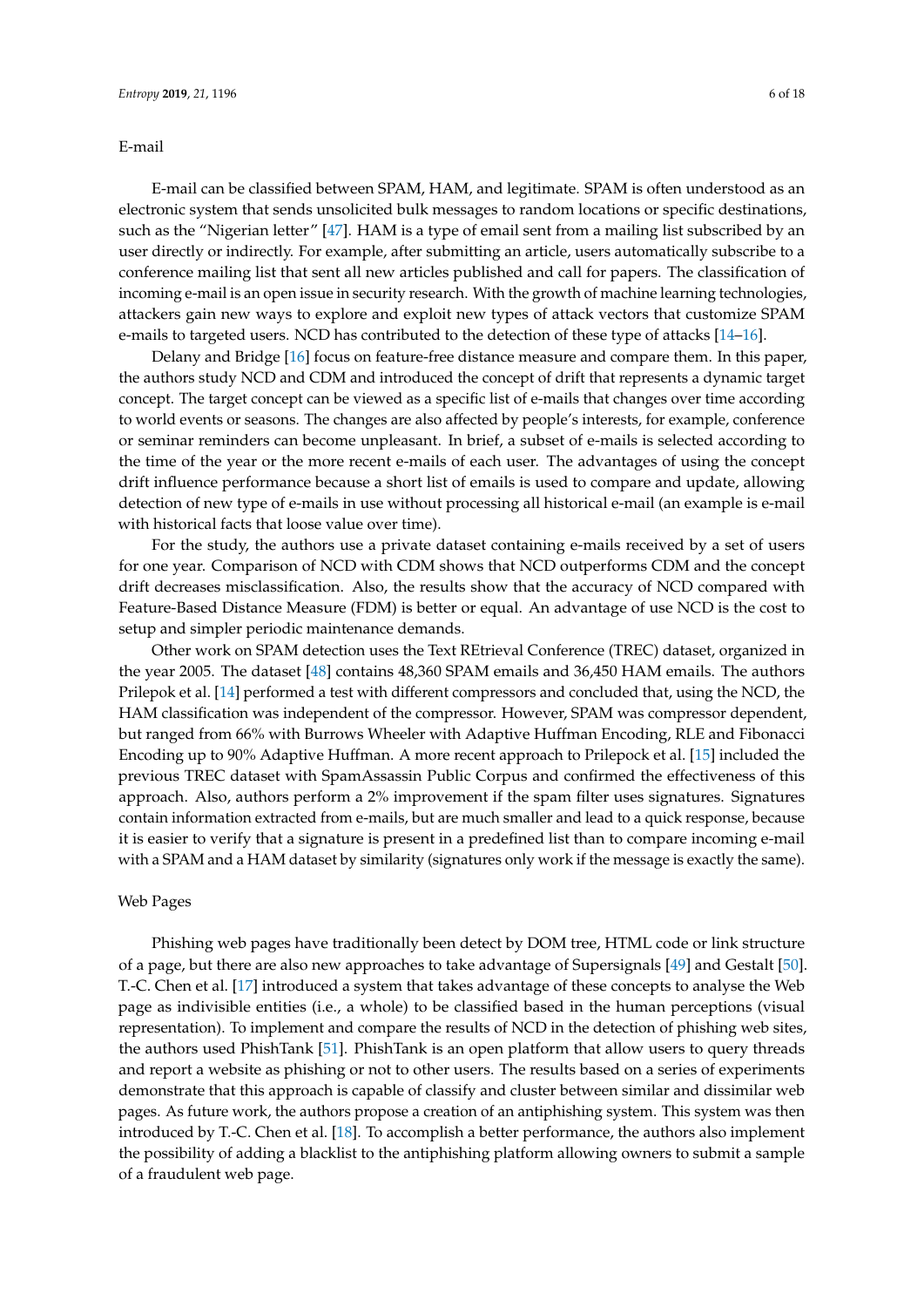Alberto Bartoli et al. [\[19\]](#page-14-14) explore the feasibility of NCD as a phishing mechanism in web pages, based on a real environment. The authors propose the possibility of an attacker learn the NCD formula and then be capable of compute a page P that is similar to the targeted page P', ensuring that  $NCD(p,p')$ is a higher value to mislead the behavior of the phishing algorithm. The authors also explore what can be a significant difference, and the results include changes that only slightly change the appearance, the brightness of the background color or the zoom of the entire website will not be noticed by the user contrarily to the opposite value of NCD. They conclude that is complex to detect SPAM only with NCD, but further iterations must be done to understand relevant parts of the web page (i.e., focus only in the subset of the webpage that contains the login mechanism).

#### 3.1.2. Text Analytic

Recent developments in text analytic focus in discovery of patterns specially in long text. In a recent work [\[52\]](#page-16-0), the authors suggest that we can use these to detect plagiarism in e-Learning/e-Publishing systems, assist in preparation of expert reports in criminology, the identification of channels of threats in cybersecurity, and providing digital libraries with tools for studying writing style. The authors also compare the results of compression based algorithms with n-grams and conclude that the precision reaches 20%. However, NCD, as a file fragment classifier, can bridge and create mechanism to detect the authorship, example of this will be source code replication or text available on the web can be copy by a individual with miner changes to mislead users, an example of this is change small parts of the text. The work in this field is extensive and show the variety of scenarios where NCD can be applied in long text analytic [\[53–](#page-16-1)[58\]](#page-16-2).

## Social media

With the growth of the number of Internet users and the importance, security agencies need to gather and collect information to understand user behaviors. There are two major goals: detect fakenews and detect physical or cyberattacks. Fakenews is one of the most relevant problems for security researches, there are many research challenges on the detection and reduction in the spread of fakenews [\[59\]](#page-16-3); also, there is a topics and threads that allow authorities to detect events and trending topics and eventually illegal events [\[60](#page-16-4)[–63\]](#page-16-5) or to detect patterns in post from social media in order to understand and detect users that control multiple social media accounts.

The work with NCD in this domains focus initially in the detection of suspicious accounts; Alami and Beqqali [\[20\]](#page-14-15) introduced a method using suspicious terms collected in a data base (manually added), allowing classification of the entire message. This is done by dividing and classifying each word in two categories Normal or Suspicious. The results were developed using a Twitter repository of messages from 2012 [\[64\]](#page-16-6). An extension of this work by Alami and Beqqali [\[21\]](#page-14-16) was proposed, the motivation focus in the need of analyzing and create mechanism to disambiguation, in this scenario they classify the hashtag, this allow to identify hashtag and message that should be threated as security problems, and can have a specific dictionary, contrarily to have a fix dataset that took more time to compute. The practical implementations of this in a real scenario was done by Rasheed [\[22\]](#page-14-17), where it has also used dataset with sentiment score to improve the dataset search.

Regarding the detection of multiple accounts, a recent article used NCD for this detection [\[23](#page-14-18)[,24\]](#page-14-8) created two datasets containing information from Twitter feeds from individuals who each control multiple Twitter accounts and one that merged with the StackExchange, most of the techniques used failed when detecting same user accounts, as suggested by the authors temporal and semantic approaches failed because users split accounts for example by topics meaning that the words are different, also the publication ratio can also be different, meaning that NCD has the best in the first dataset, by contrast, in the second it has not the best, the authors suggest that based on the difference between the text sizes the NCD could not overcome this issue and did not results well.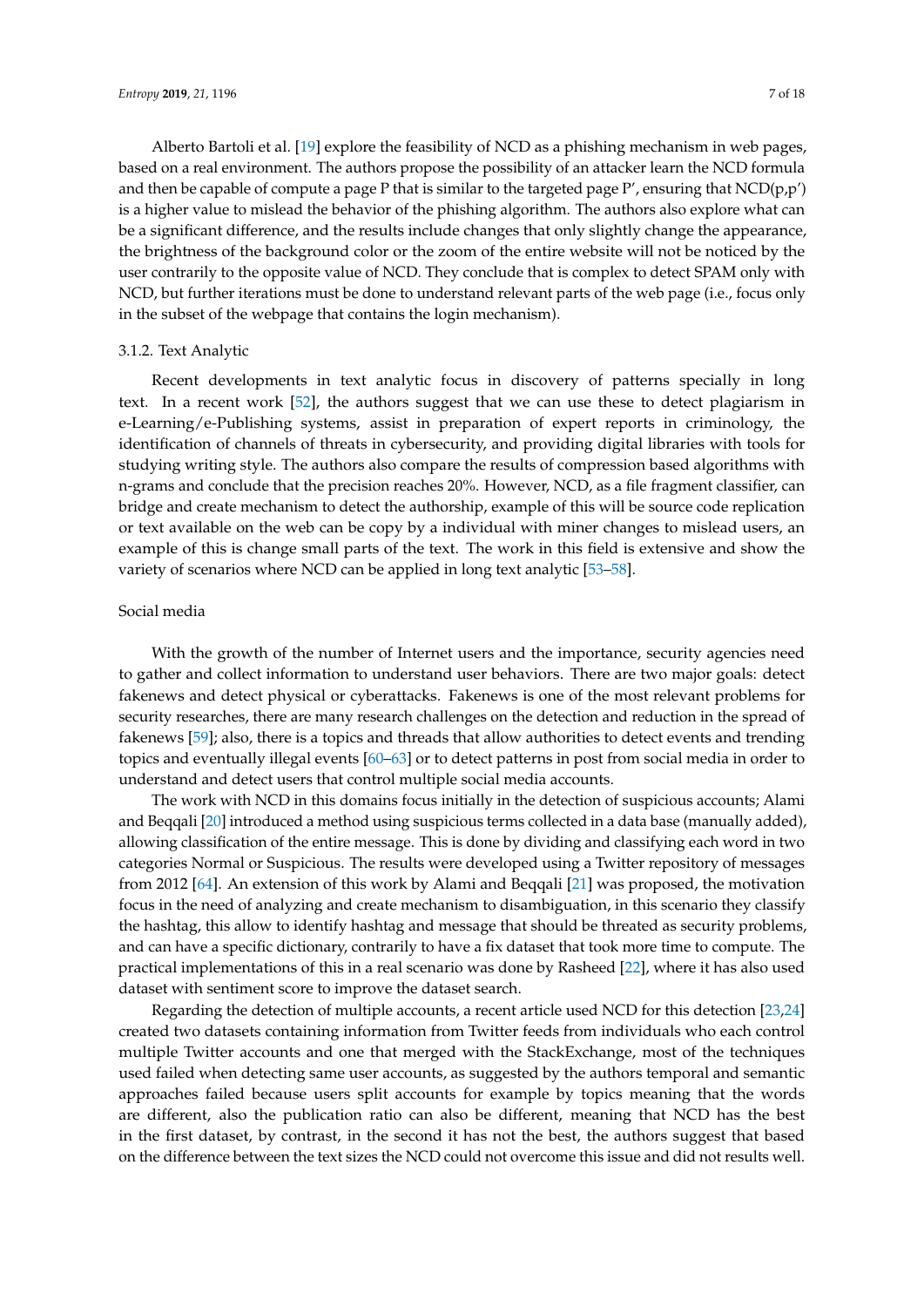## *3.2. Software*

With the exponential growth of smart devices and the proliferation of laptops and cloud computing, there is a need for autonomous tools that together can work and reinforce practices to contribute to better understanding and solving challenges such as finding vulnerability across multiple layers of code/projects or understanding unsafe programming practices.

#### 3.2.1. Code Sharing and Vulnerabilities

Software development has been empowered by sharing/colaborative platforms. An example of this sharing platforms are Github and Stack Overflow. Github allows users to collaborate in projects widely available, and stack overflow is a discussion forum that allows users to expose questions or to answer another users about software-related problems. However, this platform also has issues such as non-expert answers or the efficiency/safety of solutions that are not considered either. These pieces of code can often introduce vulnerabilities in real-world deployments [\[65\]](#page-16-7). These platforms are immediately recommended by search engines when there are code issues searched by developers, and often they just copy/paste the code to solve a problem without auditing [\[66–](#page-16-8)[68\]](#page-16-9).

When vulnerabilities are found, they must be searched along all code from an enterprise to fix the issue. There are many commercial applications that allow a developer to find security vulnerabilities on source code. The approximations was first introduced by Takashi Ishio [\[25\]](#page-14-9), where NCD is used after a user finds a vulnerability. This process is simple: it only requires searching similar patterns in the other files of the project to patch the same error. The tool is compared to a grep style detection but with the benefits of NCD. Grep command only finds the exact type of code searched but with NCD, it is possible to search for (very) similar changes, for example, the introduction of a variable or the change of a loop variable from "i" to 'j". The NCD will be capable of detect these type of changes, by acting dynamically, but the grep command only search for the pattern ignoring all variations.

The BinAuthor [\[26\]](#page-14-19) is a framework for identifying the authors of program binaries and it uses NCD as a way of identify structural similarity. The results indicate that the precision of these techniques depends on the number of authors, for example approximately 50 authors or more make the accuracy drops to 45%. The difference between authors with advances skills can be easily identified compared to authors who do not have much experience.

#### 3.2.2. Anomaly Detection

With the proliferation of network/mobile usage, many companies move the services to cloud, such as banks, allowing customers to check balances or transfer funds between accounts [\[69\]](#page-16-10). This challenges the way security experts look for security holes because hacking can be from different sources, such as network connections, or by simply modifying the original application to perform different requests.

## Network

When software is deployed on a large scale, companies need to infer what is happening with software to prevent cyber crime. It is important to debug for potential errors or to audit the system. Typically, the first solution is to store all log information in empty files for postprocessing; this information can be, for example, the number of attempts to log on to a system, the source IP, the destination IP (in the case of central logs), and the ports used. The possibilities of using this information have been explored by many authors with proven results [\[70\]](#page-16-11). A solution proposed by Gonzalo de la Torre-Abaitua et al. [\[27](#page-14-20)[,28\]](#page-14-21), shows the possibility of using NCD to perform proper analysis of the log files of multiple services to detect anomalies at an early stage. The authors identify five main topics, but the two most important are URL identification domain generation algorithms and Domain Generation Algorithms (DGA), which are important when parsing log files. DGA are algorithms and DNS names that are periodically generate a domain name that try to pass by a real domain name.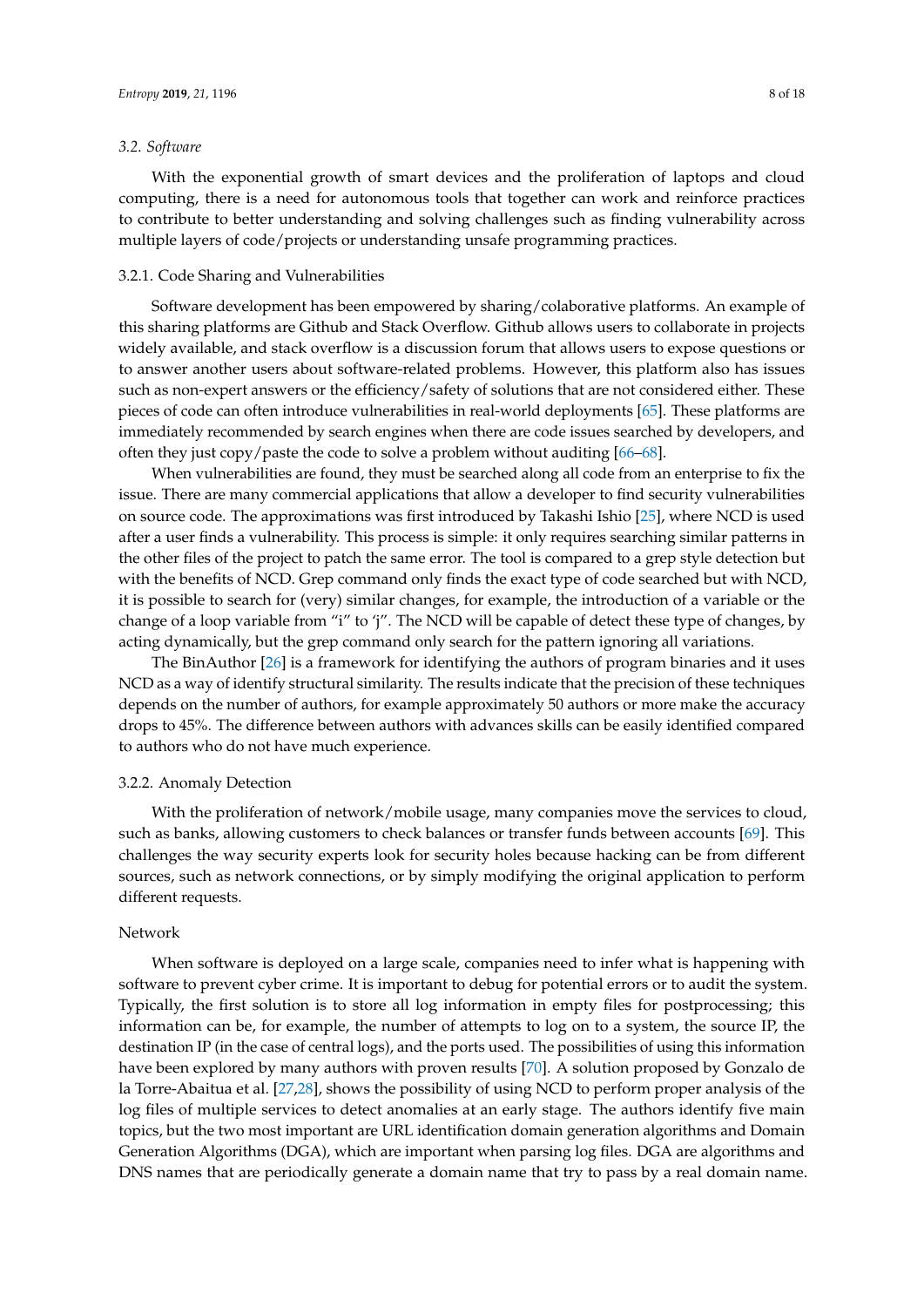Malicious URL is normally a request made by users or machine for a web service that may follow a bad parameter specification to try to enter in a debug mode or administration console, for example. In this scenario, the authors used a public CSIC dataset [\[71\]](#page-16-12) containing both safe and unsafe HTTP queries, and they compare the results with similar approaches of anomaly detection, and the results are very similar. The advantages of using NCD, is that there is no need for feature selection, depending only on the compression algorithm. DGA solutions have the ability to detect fake domains on the network, for example, when software is vulnerable and begins to connect to remote sites and exchange information. In this scenario, NCD calculates similarity and produces better results with detection known systems, but using a small percentage of domains to train the model.

Although our approach does not always improve the best results obtained by other researches based on the same data, it leads to a similar performance avoiding the computational cost of any previous feature selection process

Christina Ting et al. [\[29\]](#page-15-14) adopted the use of NCD in the analysis of DNS queries. The authors used an Intrusion detection evaluation dataset (ISCXIDS2012) [\[72\]](#page-16-13) from the Canadian Institute for Cybersecurity where they extracted the DNS queries and answers. The authors introduce the slice compression mechanism that is responsible for removing the applications data portions letting only NCD with the protocol differences (i.e., the TCP connections loses all the application data letting only the information of the headers available for processing). The results show that this can be a good approach to apply to network protocols.

## Mobile

Static analytic of Android application is used in scenarios such as testing if obfuscation algorithms are working properly, testing if android applications are similar to the previous version, and if the code does not include bad code, such as blockchain mining functionality or malware distribution [\[73\]](#page-16-14). The first proposal by Anthony Desnos [\[30\]](#page-15-15) tries to calculate similarity after decompiling the application and search based on an algorithm that generates the signatures of each method, identify unchanged methods, and search by similar methods using NCD. The authors make a test for the version of Skype where 165 changes were detected by NCD. This changes can then be classified by degree of importance. A recent work from Sreesh Kishore et al. [\[31\]](#page-15-16) proposes a system that uses NCD to compute the app lineage or detect malicious components in applications, because they use birthmarks from 60 APK. Birthmarks are intrinsic characteristics of an application that can be uniquely identified. In java, the proposed birthmarks are Used Classes, Constant Values in Field Variables, Sequence of Method Calls, and Inheritance Structure proposed by Tamada et al. [\[32\]](#page-15-0). The system proposed to collect applications from multiple sources and split them between test and baseline applications. Test applications are crawled from the web, such as open repository or none standard markets and the baseline applications are collected from the Google Play. Birthmarks are then extracted from applications and sent to the compute engine, where if the applications have a NCD of less then 0.4, they are considered similar; otherwise, they are marked as fake and not safe. They compare the results with *androsim* and this system improved state-of-the-art detection of similar classes with 100% precision compared with 45.5%.

## *3.3. Malware Classification*

As mentioned, phishing allows an attacker to spread and impersonate companies. This type of impersonation attack can cause a user to download files that contain malware attacks. Therefore, in addition to solve Phishing problems, it is also necessary to solve issues related with malware attacks. Malware includes different types of attacks, such as viruses, worms and spyware. The malware industry is a well-organized and well-funded marketplace dedicated to bypassing traditional enterprise security systems. Once a computer is compromised, the entire infrastructure is in a critical state. The impact can be huge on the brand or affect the business model, exposing personal or customer information in many ways [\[74,](#page-17-0)[75\]](#page-17-1). To help predict and improve the malware rating that Microsoft released in 2015 as a challenge, the goal was to become effective at analyzing and classifying large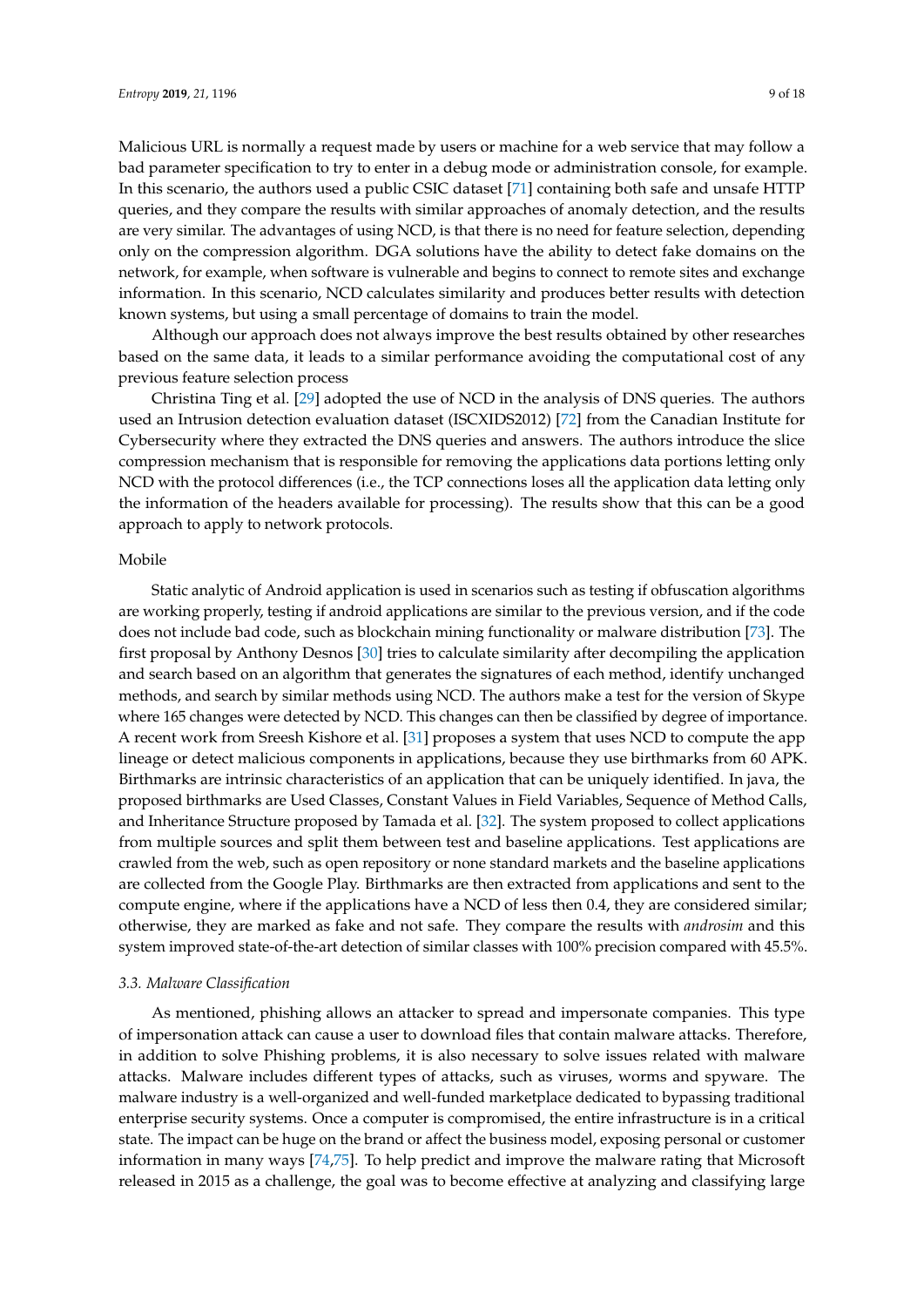amounts of files. These files should be grouped and identify their families. Traditional solutions address malware detection by running and searching predefined bit patterns (signatures), which were previously classified as malware in the virus database. The functionality of this is essentially limited to previously known attacks, which means that the changes performed, will completely change the malware signature, making it new and undetected malware, called metamorphic or polymorphic malware. NCD can especially help with these small changes by calculating object similarity, making the system more robust to character-level adversarial attacks, such as polymorphic/metamorphic viruses.

Metamorphic malware uses code obfuscation techniques to change its internal code structure while maintaining its malicious functionality during each propagation. To improve and solve this problem using NCD, Michael Bailey et al. [\[34\]](#page-15-17) introduced the use of NCD, but instead of applying to malware code or executable, it uses behavior. Malware behavior has already been proposed as a solution to deal with polymorphism and metamorphism, where malware changes its visible sequence of instructions as it spreads. To do this, authors use user-visible system state (such as open files, created processes), and then use it as the malware fingerprint. These fingerprints are more stable than abstract or dead code; they then run all malware in a controlled environment and collect this information. This allows authors to compare and identify the type of malware exposed in each situation by those that reflect similar classes of behavior.

Binary malware analysis is classified as static analysis where code is not executed; the advantages of this type of analysis are the security of not having to create a safe environment. There are two different works with compression in this kind of scenario ( [\[9,](#page-14-2)[35\]](#page-15-18)). Rebecca Schuller Borbely [\[9\]](#page-14-2), study the definition of normal compressor to understand the best compressor for Microsoft challenge analysis [\[76\]](#page-17-2). The authors introduce two changes to the NCD formula to improve the compression functionality using Interleaving and NCD-shuffle (see Section [2.1.1\)](#page-2-1). These changes produce a performance increase, for example, *zlib* increased from 50.5% to 83.9% in malware classification. Another work from Alshahwan et al. [\[35\]](#page-15-18) inspired by Wehner's work [\[77\]](#page-17-3) attempts to classify malware based on executable binaries. The results show that a malware reported within a short period of time (i.e., a few days) is more homogeneous than malware reported over a longer period of time (i.e., a year). The authors carry out several studies and conclude that, by the time of 2015, the detection by the platforms present on VirusTotal site was worse in all cases. A more recent study also outperformed the VirusTotal in 2019 [\[78\]](#page-17-4).

The LZJD [\[12,](#page-14-5)[36\]](#page-15-19) helps in the malware classification and introduced a comparison with NCD. The results were interesting not only based on the improvement results, but on Microsoft's dataset, specially in the cost of computation, which makes the computation faster and simpler. The authors show the results of Microsoft dataset analyzing with NCD in only 10% of the data and KNN with k=1, and this increase predictions from 58.1% accuracy with NCD to 98.2% with LZJD. The results show that this is a good result for malware classification. The same results were tested with the Drebin dataset [\[79\]](#page-17-5), which contains APKs from different Android applications, and from 67.2% with NCD, the results with LZJD raised to 81.4%. To improve the system the authors also propose a stochastic component to enhance the behaviour of the compressing algorithm [\[33\]](#page-15-1).

There are other approaches that focus on using compression Approximate Minimum Description Length (AMDL) and Best-Compression Neighbor(BCN) [\[80](#page-17-6)[,81\]](#page-17-7), but this is not derived from Kolmogorov Complexity.

There is some work that focuses on comparing NCD with other market solutions. A recent paper by Houtan Faridi et al. [\[37\]](#page-15-2) concludes that NCD with a similarity threshold of 0.4, compared with other approaches, is the best metric for detecting malware.

Table [1](#page-10-0) represents and overview these articles. It focus on the format of malware used, the type of Kolmogorov formula used, and the dataset used to test the solutions. We show in the table how to compare different approaches with the same dataset, otherwise we cannot choose the best malware classification solutions. There is, as shown in the previous sections, a greater impact of NCD compared to LZJD.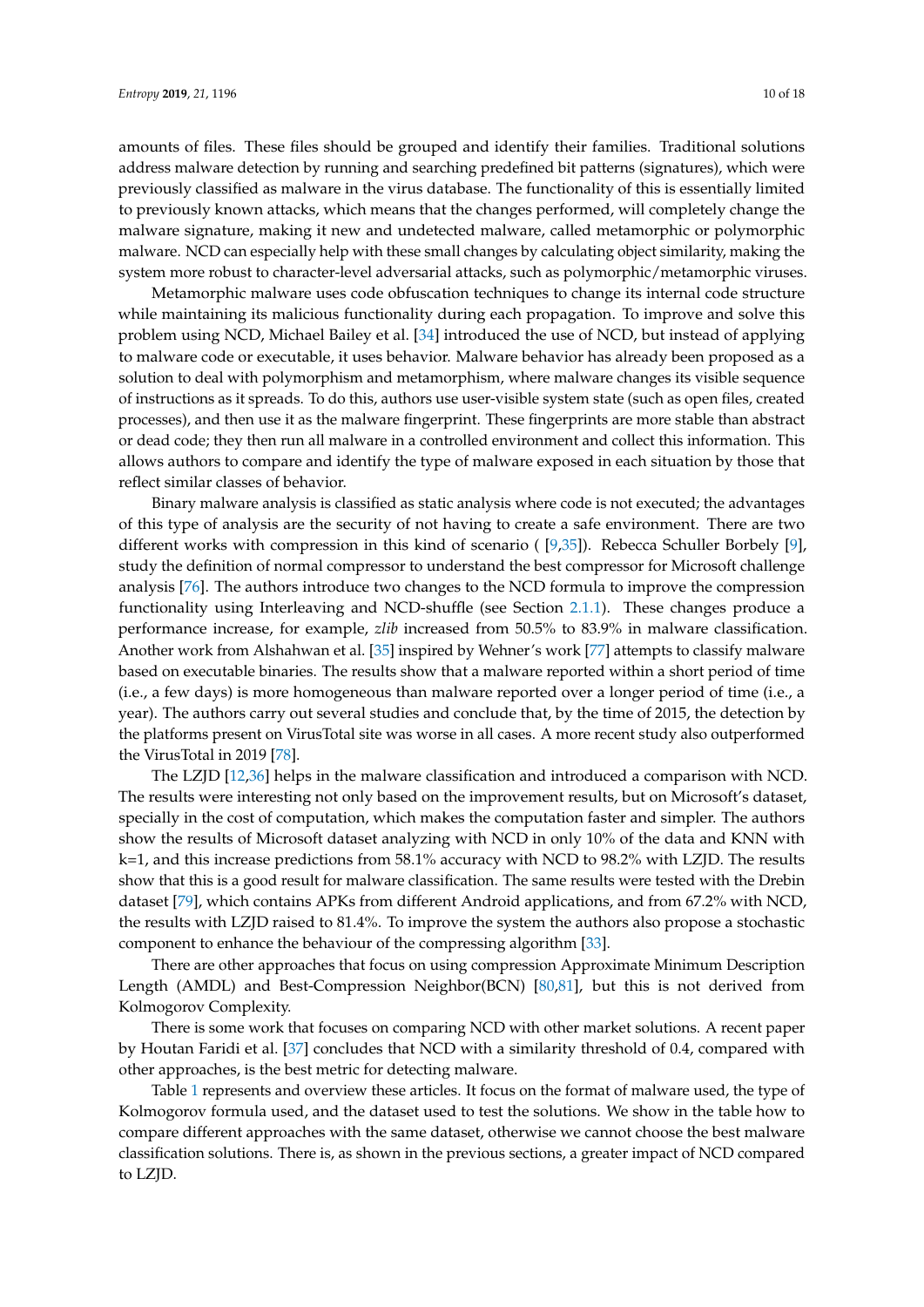For future work, after performing a comparison with a fixed dataset of all the approaches, it is also important to test the difference in a dataset of using traces compared with Binary or hexadecimal.

<span id="page-10-0"></span>

|                 |        |                                   | Malware Dataset |  |  |         |                   |  |
|-----------------|--------|-----------------------------------|-----------------|--|--|---------|-------------------|--|
| <b>Articles</b> | Type   | Kolmogorov Microsoft Drebin Arbor |                 |  |  | Private | VirusWatch Genome |  |
| [34]            | Traces | NCD                               |                 |  |  |         |                   |  |
| $[35]$          | Binary | NCD                               |                 |  |  |         |                   |  |
| [9]             | Binary | <b>NCD</b>                        |                 |  |  |         |                   |  |
| [12, 36]        | Binary | LZID                              |                 |  |  |         |                   |  |

**Table 1.** Malware comparison table.

 $\bullet$  = Use the dataset;  $\circ$  = Not using the dataset.

## *3.4. Identity & Authentication*

Traditional mobile authentication/identity, such as passwords or fingerprint techniques, are vulnerable to attacks [\[82\]](#page-17-8). One of the new mechanisms to solve the problem of authentication, is the usage of the smart lock technology. A smartwatch can be configured with the smartphone in order to unlock by closeness. This way, smartwatch can identify a user [\[83\]](#page-17-9). These types of solutions are being proposed, such as the use of Electrocardiogram (ECG), to authenticate/identify a specific person. ECG is the representation of the electrical signal that comes from the contraction of the heart muscles, indirectly it represents the flow of blood inside the heart [\[39\]](#page-15-20). A study to understand the number of heartbeats needed to uniquely identify a person using NRC, shows that it is possible with only 5 to 12 heartbeats, maintaining the accuracy between 75 and 80% [\[38\]](#page-15-3).

Arteaga-Falconi et al. [\[40\]](#page-15-21) introduced ECG for Mobile devices to work as an authentication system. The benefits of this type of systems for authentication are important for ensuring the presence of the user without possibility of cloning the identity.

At this moment, the use of NCD in the authentication of mobile devices or in other systems is an open challenge, but there are already some approaches in the identification of a user based in ECG and compression mechanisms.

Past works have been focus on the identity based on known datasets that try to identify users. Carvalho et al. [\[41\]](#page-15-22) introduced NRC with an improvement compared to past works with the same dataset. Later, Bras et al. [\[42\]](#page-15-4) improved the results from 80% to near 90% in identification of users.

## *3.5. Theory to Practice*

There are protocols that enforce privacy and security in communications between users. With recent developments in academia regarding privacy policies imposed by rules to protect user privacy, such as GDPR, it is essential to validate existing implementations to ensure user privacy.

## Cryptographic Protocols

There is always a difference between theoretical and the equivalent practical implementations. The theoretical approaches of cryptographic protocols, for example, are always published mathematical proofs. However, there are a lot of open source implementations of these theoretical protocols, that are used by companies in production, and there is no validation of the implementation regarding all the mathematical proofs of the theory.

The problem of Software Engineering Practice in Scientific Programming has already been introduce by Tim Storer [\[84\]](#page-17-10), where it surveys facts from this problem that arise from the late 1960s with work from Naylor and Finger [\[85\]](#page-17-11).

NCD was introduced as a novel approach to solve these problems. An example of this is the implementation analysis of a cryptographic protocol (Multiparty Computation (MPC)), where Kolmogorov Complexity helps to detect anomaly patterns in the properties that are guaranteed by the theory of the protocol [\[43\]](#page-15-5) .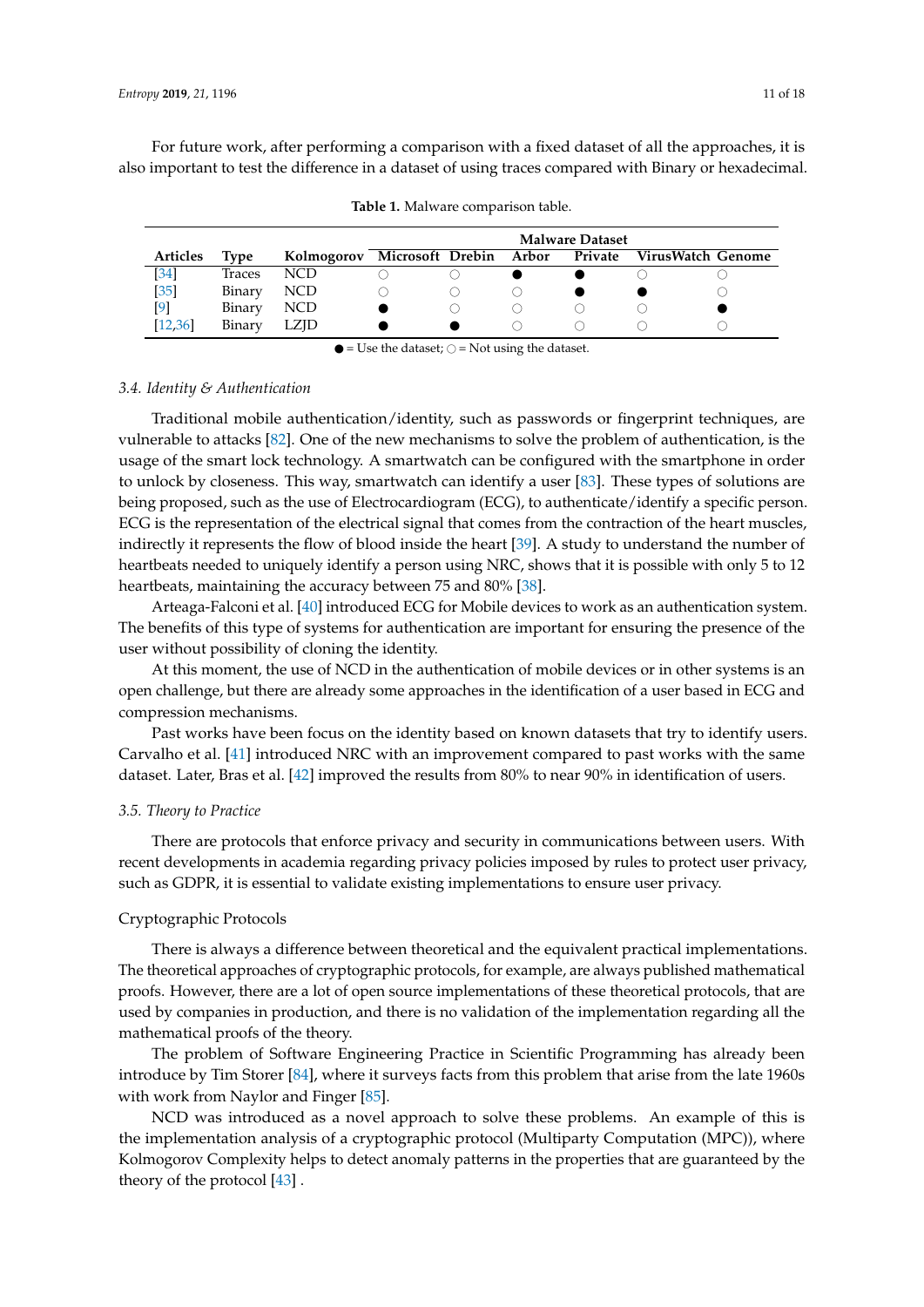MPC was formally introduced as secure two-party computation in 1982 [\[86–](#page-17-12)[88\]](#page-17-13). Andrew Yao introduced the millionaires' problem in 1982, the seminal secure multiparty computation example/problem. The scenario consists of two parties whom are both interested in knowing which of them is richer without revealing their inputs (i.e., their actual wealth). In this scenario, each party uses respective inputs *x* and *y* denoting their salaries. The goal is to find the highest salary, without revealing their respective salaries. Mathematically, this can be achieved by computing

$$
f(x,y) = \max(x,y)
$$

At the end of the protocol, each participant will get only the result of the function *f* , without getting anything else about the other party's input, i.e., the secret inputs will not be revealed. This protocol has to ensure two main security properties:

- **Privacy**: The inputs are never revealed to other parties;
- **Correctness**: The output given at the end of the computation is correct.

These security guarantees are to be provided in the presence of adversarial behavior. There are two classic adversary models that are typically considered: semi-honest (where the adversary follows the protocol specification but may try to learn more than allowed from the protocol transcript) and malicious (where the adversary can run any arbitrary polynomial-time attack strategy) [\[89\]](#page-17-14).

The authors focused in the semi-honest attack, where both users communicate, and passively intercept the information exchanged over MPC. For that, the authors used the network information produced by the implementations to cluster them using NCD. To demonstrate their findings, they created a scenario with the Forbes millionaires. This millionaires were replicated in a laboratory to perform 5 communication between them. With this approach, the results show that only one (ABY [\[90\]](#page-17-15)) of the four implementations(SPDZ-2 [\[91\]](#page-17-16), TinyLEGO [\[92\]](#page-17-17), and DUPLO [\[93\]](#page-17-18)) is secure.

## <span id="page-11-0"></span>**4. Discussion and Future Research Directions**

In this section, we aim to discuss the initial defined research questions (see Section [1\)](#page-0-0), suggesting further research directions.

Regarding the question RQ1, the domains can be grouped in five categories: Theory to Practice, Software, Human Interaction, Identity & Access Management, and Malware (see Figure [1\)](#page-4-0).

From all categories, *Human Interaction* is the category with most different sub-domains, because text analytics has been a very active research field over the years, especially regarding the similarity between texts to detect authorship, for example.

Regarding the efficiency of solutions on meeting cybersecurity requirements, there is not a clear answer (RQ2). Kolmogorov Complexity presents academic results that fit the needs from the real world in many domains, but authors of some publication claim some limitations. This limitations mean that in some scenarios, the existing results can be easily misleading. An example of this is the detection of malware for the first time because, if an attacker knows the type of analytic performed, it is possible to compute a new malware solution that is not detected otherwise. By performing random tasks in the execution process, it generates a new type of output of the same attack. BinAuthor [\[26\]](#page-14-19) is a type of solution that shows multiple applications of Kolmogorov Complexity: it applies it to simple tasks (detection of code structure similarity), and enhances it with external sources of information, such as, in the example of collaborative phishing detection (PhishTank [\[51\]](#page-15-13)).

So, the answer to the question RQ2 is that it depends on the application scenario.

New scenarios for NCD application to cybersecurity issues are emerging, and this is important for research in the area and possibly to help address efficiency issues. *Identity & Access Management* and *Theory to Practice* domains are the most recent application scenarios to Kolmogorov Complexity, and this is the answer to RQ3. The utility and future work for these specific domains is: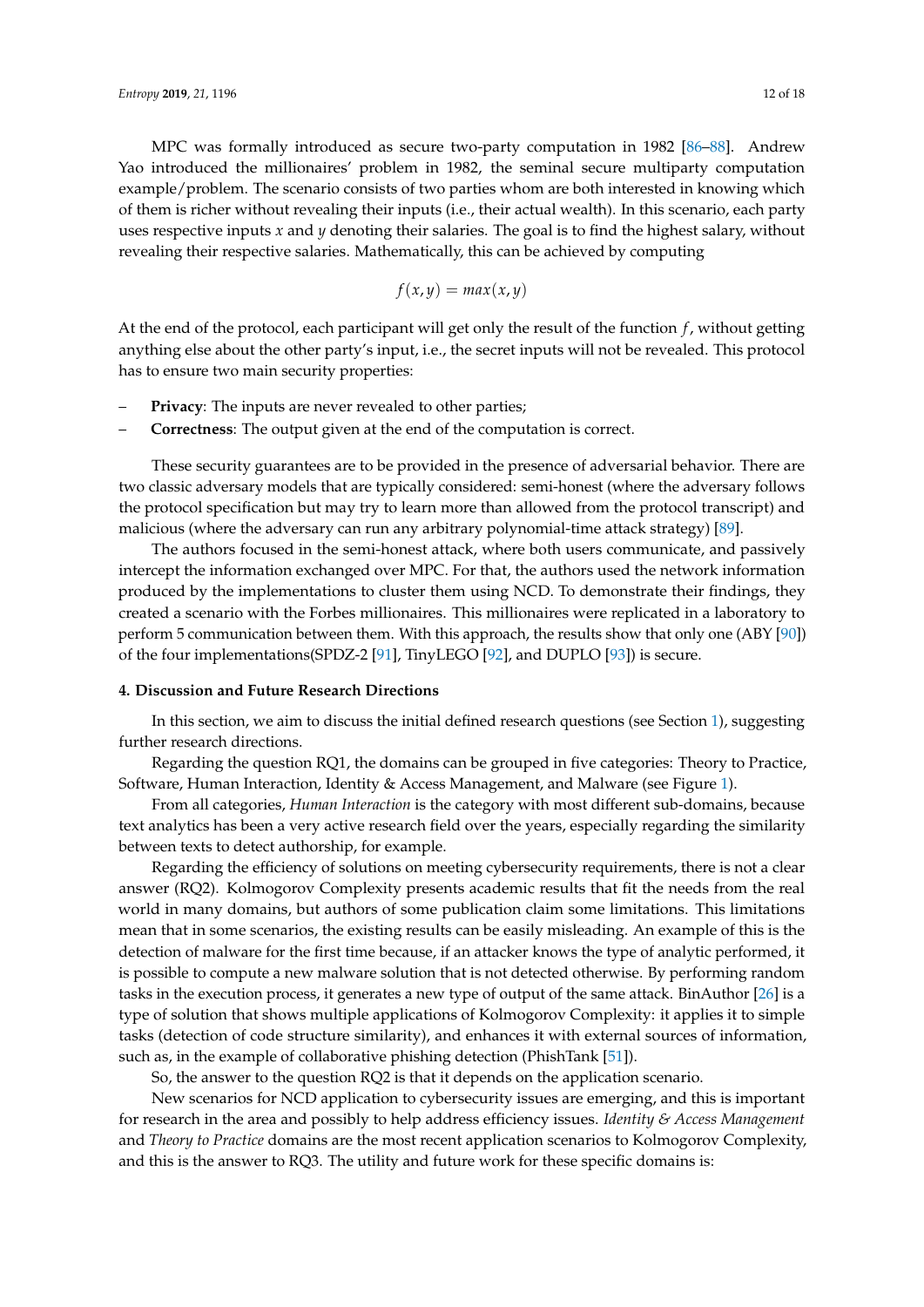- Identity and Access Management: This field focuses on ECG-based identity validations and authentication. This allows, for example, to collect this information with wearable and process the heartbeat to provide identity, for example, physical access to institutions, login at the computer/mobile phone, or identify patterns about the user feeling when reading an e-mail, among other approximations.
- Theory to Practice: This domain is one of the most important when implementation arise from the theoretical/mathematical proofs to a real world implementations. The first version of the software must always be treated as unsafe and not immediately deployed at scale. The challenges aims for searching patterns in homomorphic encryption, searchable encryption and other similar protocols to measure the security and reliability of the system implementations. These type of protocols can have a high impact on society, but it is important to test and find ways to validate the security and privacy requirements.

## *Future Research Directions*

Compared to other solutions, deploying Kolmogorov's complexity needs work to enable the academic community and businesses to begin using it as a true solution to cybersecurity issues. Also taking into account the Figure [1,](#page-4-0) there are other future research challenges, including those presented during RQ3, in existing domains that focus on framework availability or deployment in the real environment:

- **Software**: In the future, the Software domain needs to be tested in a real environment. In anomaly detection, the challenges is to test with known datasets, such as the summarized by Cinthya Grajeda et al. [\[94\]](#page-17-19) to understand the usability in new sub-domains. Besides analyzing all the code, there should be a preprocessing of the data, following some rules depending on the implementation and application scenario, to remove external sources of entropy. Regarding Code Sharing and Vulnerabilities, the future directions should focus on the integration into open-source tools to detect events based on multiple sources.
- **Human Interactions**: There is no evaluation in the real world environment of this approach. It is interesting to evaluate phishing detection over time, for example, to see if the solution is viable or not in a real context. Real-world deployments are needed to show the advantages of this approach in cooperation with other tools to test the ability of outperform the state-of-the-art deployments, especially in web pages and e-mail phishing. Further enhancements to Fakenews may benefit to address some open issues proposed in this domain, such as automation and specialized tools [\[63\]](#page-16-5).
- **Malware**: Regarding Malware, there is a clear need to compare all different articles against a common dataset to compare the performance of each approach. This is especially important when considering Table [1,](#page-10-0) where all articles are shown to use a different dataset. There are also more datasets available for performance testing [\[94\]](#page-17-19). Real application scenarios, in our opinion, should be based on an approach that uses NCD in the tool chain, but uses other external sources of information with known practical results validated by security experts, enhancing these tools.

Future challenges are not only focused on cybersecurity issues, but also on mechanisms to allow a faster pace for Kolmogorov Complexity algorithms. It is necessary to classify and show which formula is the best for classification, using Kolmogorov Complexity, dependent of the application scenario. The result depends on the compression algorithm or the size of the dictionary. All these studies must be done to create mechanisms to clearly understand the functionality and limitations of each one.

The study of the normal compressor definition should be addressed as preliminary theoretical studies have been performed, but no practical analytic is performed. Also, current implementations of the formulas analyzed do not use the same implementations, for example, NCD uses Complearn, which works almost instantly, making NCD one of the most widely used platforms. It is important to create a library that gathers all these different formulas and compressors and show/test what are the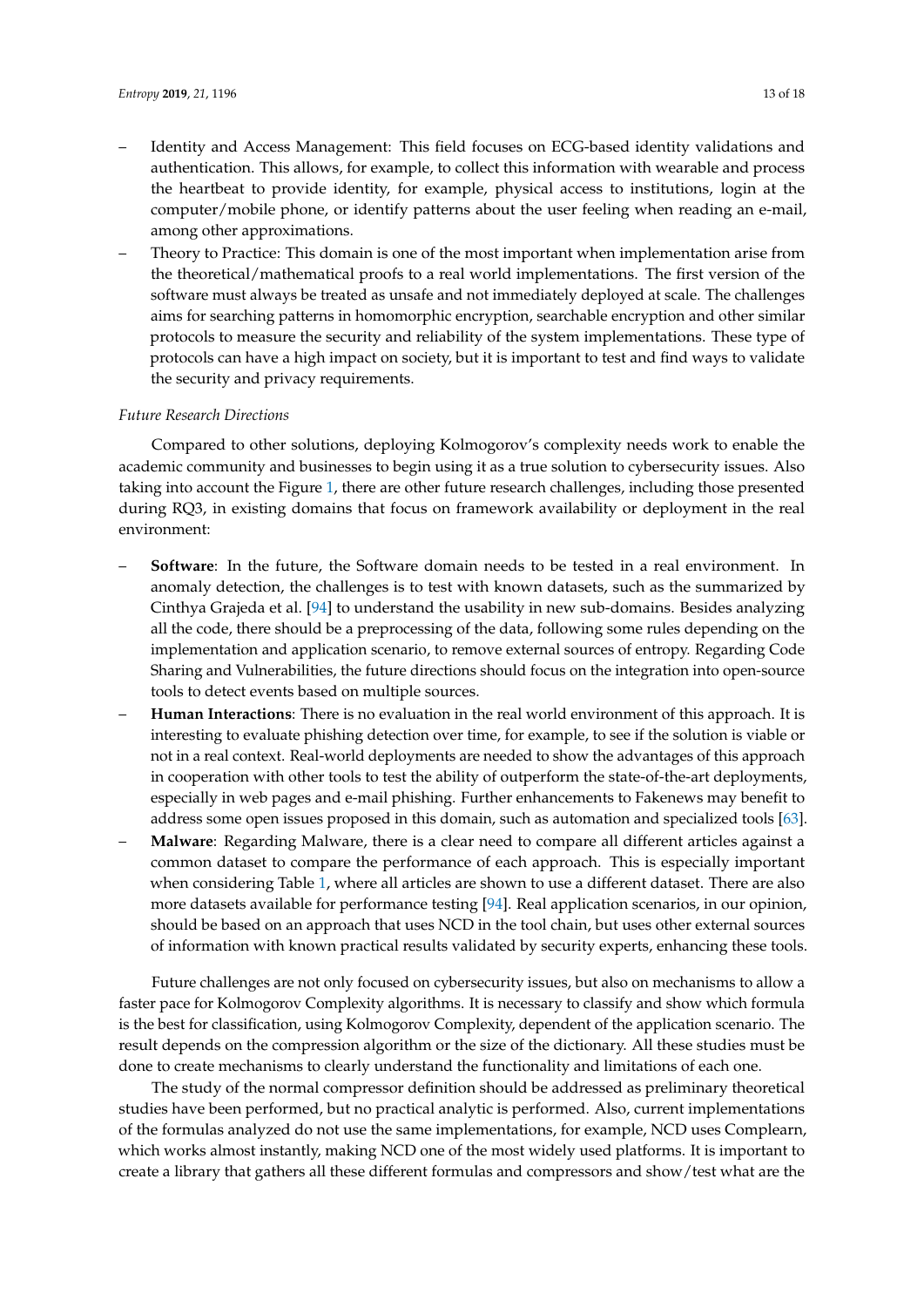best solutions for a specific scenario. LZJD, for example, should be tested in different scenarios as it is one of the most recent approaches.

#### <span id="page-13-3"></span>**5. Conclusions**

Over the years new opportunities and challenges for information theory have emerged. Many research challenges have been focused on the use of Kolmogorov Complexity to compute similarity between objects, especially focused in the medical domains. Current research have become a multidisciplinary subject that includes applications on Machine Learning, for example.

In this article, we review the security and privacy features of the relevant practical implementations of the Kolmogorov Complexity and assess their impact across multiple domains, which is a clear demonstration of the use cases (Figure [1\)](#page-4-0). The use of these technologies in the cybersecurity domain is motivated by the feature free and no parameter to tune. Protocol proliferation contributes to an autonomous framework that can be computed without much required knowledge.

Kolmogorov Complexity focus on the absence of need for in-depth knowledge of the domain data, but this can induce users on trying to use it as a quick fix. However, from our perspective, many times it is necessary to perform preprocessing data such as the authors that analyze the security of MPC [\[43\]](#page-15-5). To perform validations, it was necessary to remove the entire network layer from wireshark captures, because compression should not detect significant differences in non-MPC data. An example of this is packet retransmission, which do not add MPC information but increases capture size and introduces differences between captures.

In our assessment, of all Kolmogorov approaches, NCD is the most widely deployed solution, but some changes are introduced, such as Interleaving, to support large files. This problem focus on compressor limitations, such, lzip uses fixed-size dictionaries, which creates a problem that, when the dictionary is full, is redefined to an empty data set again.

The impact of Kolmogorov Complexity is focused usually on the use of NCD. From our opinion, this correlates with the availability of the libraries that implements this formula, contrarily to LZJD that was proposed/implemented recently.

**Author Contributions:** Conceptualization, J.S.R.; Supervision, R.M.; Validation, L.A.

**Funding:** The work of João S. Resende was supported by a scholarship from the Fundação para a Ciência e Tecnologia (FCT), Portugal (scholarship number PD/BD/128149/2016). Luís Antunes was partially founded by the grant "DiAS—De-identification as a Service" from Programa Operacional Regional do Norte (PO Norte), thrue Portugal 2020 and Fundo Europeu de Desenvolvimento Regional (FEDER). This work has been supported also by the EU H2020-SU-ICT-03-2018 Project No. 830929 CyberSec4Europe (cybersec4europe.eu), Project "Safe Cities", ref. POCI-01-0247-FEDER-041435, financed by Fundo Europeu de Desenvolvimento Regional (FEDER), through COMPETE 2020 and Portugal 2020 and by National Funds through the Portuguese funding agency, FCT—Fundação para a Ciência e Tecnologia within project: UID/EEA/50014/2019

**Conflicts of Interest:** The authors declare no conflict of interest.

## **References**

- <span id="page-13-0"></span>1. Hoepman, J.H.; Jacobs, B. Increased security through open source. *arXiv* **2019**, arXiv:0801.3924. Available online: [https://arxiv.org/abs/0801.3924]( https://arxiv.org/abs/0801.3924) (accessed on 3 December 2019).
- <span id="page-13-1"></span>2. Jang-Jaccard, J.; Nepal, S. A survey of emerging threats in cybersecurity. *J. Comput. Syst. Sci.* **2014**, *80*, 973–993.
- <span id="page-13-2"></span>3. Xin, Y.; Kong, L.; Liu, Z.; Chen, Y.; Li, Y.; Zhu, H.; Gao, M.; Hou, H.; Wang, C. Machine learning and deep learning methods for cybersecurity. *IEEE Access* **2018**, *6*, 35365–35381.
- <span id="page-13-5"></span><span id="page-13-4"></span>4. Kolmogorov, A.N. On tables of random numbers. *Sankhyā Indian J. Stat. Ser.* **2019**, 25, 369–376.
- 5. Cilibrasi, R.; Vitányi, P.M. Clustering by compression. *IEEE Trans. Inf. Theory* **2019**, *51*, 1523–1545.
- <span id="page-13-6"></span>6. Cilibrasi, R.; Vitányi, P.; Wolf, R.D. Algorithmic clustering of music based on string compression. *Comput. Music. J.* **2019**, *28*, 49–67.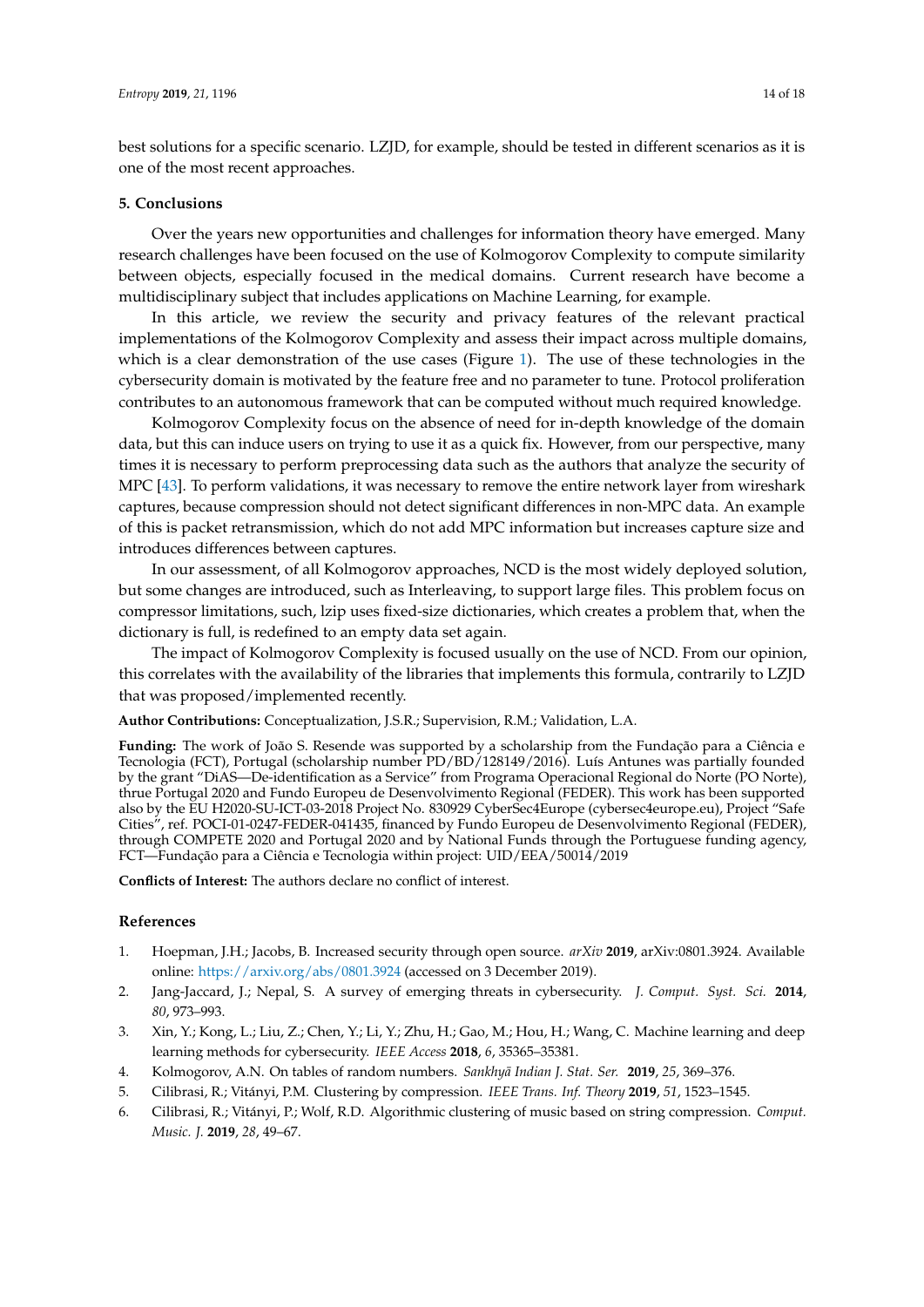- <span id="page-14-0"></span>7. Santos, C.C.; Bernardes, J.; Vitányi, P.M.; Antunes, L. Clustering fetal heart rate tracings by compression. In Proceedings of the 19th IEEE Symposium on Computer-Based Medical Systems (CBMS'06), Salt Lake, UT, USA, 22–23 June 2006; pp. 685–690.
- <span id="page-14-1"></span>8. Li, M.; Chen, X.; Li, X.; Ma, B.; Vitányi, P.M. The similarity metric. *IEEE Trans. Inf. Theory* **2019**, *50*, 3250–3264.
- <span id="page-14-2"></span>9. Borbely, R.S. On normalized compression distance and large malware. *J. Comput. Virol. Hacking Tech.* **2016**, *12*, 235–242.
- <span id="page-14-3"></span>10. Keogh, E.; Lonardi, S.; Ratanamahatana, C.A.; Wei, L.; Lee, S.H.; Handley, J. Compression-based data mining of sequential data. *Data Min. Knowl. Discov.* **2019**, *14*, 99–129.
- <span id="page-14-4"></span>11. Christen, P.; Goiser, K. Towards automated data linkage and deduplication. *Computer* **2019**, *16*, 22–24.
- <span id="page-14-5"></span>12. Raff, E.; Nicholas, C. An alternative to ncd for large sequences, lempel-ziv jaccard distance. In Proceedings of the 23rd ACM SIGKDD International Conference on Knowledge Discovery and Data Mining, Halifax, NS, Canada, 13–17 August 2017; pp. 1007–1015.
- <span id="page-14-6"></span>13. Pinho, A.; Pratas, D.; Ferreira, P. Authorship attribution using compression distances. In Proceedings of the 2016 Data Compression Conference, Snowbird, UT, USA , 30 March–1 April 2016.
- <span id="page-14-7"></span>14. Prilepok, M.; Jezowicz, T.; Platos, J.; Snasel, V. Spam detection using compression and PSO. In Proceedings of the 2012 Fourth International Conference on Computational Aspects of Social Networks (CASoN), Sao Carlos, Brazil, 21–23 November 2012; pp. 263–270.
- <span id="page-14-11"></span>15. Prilepok, M.; Berek, P.; Platos, J.; Snasel, V. Spam detection using data compression and signatures. *Cybern. Syst.* **2013**, *44*, 533–549.
- <span id="page-14-10"></span>16. Delany, S.J.; Bridge, D. Catching the drift: Using feature-free case-based reasoning for spam filtering. In Proceedings of the International Conference on Case-Based Reasoning, Berlin/Heidelberg, Germany, 13 August 2019; pp. 314–328.
- <span id="page-14-12"></span>17. Chen, T.C.; Dick, S.; Miller, J. Detecting visually similar web pages: Application to phishing detection. *Acm Trans. Internet Technol. Toit* **2010**, *10*, 5.
- <span id="page-14-13"></span>18. Chen, T.C.; Stepan, T.; Dick, S.; Miller, J. An anti-phishing system employing diffused information. *Acm Trans. Inf. Syst. Secur. Tissec* **2014**, *16*, 16.
- <span id="page-14-14"></span>19. Bartoli, A.; De Lorenzo, A.; Medvet, E.; Tarlao, F. How Phishing Pages Look Like? *Cybern. Inf. Technol.* **2018**, *18*, 43–60.
- <span id="page-14-15"></span>20. Alami, S.; Beqqali, O.E. Detecting suspicious profiles using text analysis within social media. *J. Theor. Appl. Inf. Technol.* **2015**, *73*, 405–410.
- <span id="page-14-16"></span>21. Alami, S.; Elbeqqali, O. Cybercrime profiling: Text mining techniques to detect and predict criminal activities in microblog posts. In Proceedings of the 10th International Conference on Intelligent Systems: Theories and Applications (SITA), Rabat, Morocco, 20–21 October 2015; pp. 1–5.
- <span id="page-14-17"></span>22. Rasheed, H.R.; Khan, F.H.; Bashir, S.; Fatima, I. Detecting Suspicious Discussion on Online Forums Using Data Mining. In Proceedings of the International Conference on Intelligent Technologies and Applications, Singapore, 23 October 2018; pp. 262–273.
- <span id="page-14-18"></span>23. Brounstein, T.R.; Killian, A.L.; Skryzalin, J.; Garcia, D. *Stylometric and Temporal Techniques for Social Media Account Resolution*; Technical Report for Sandia National Lab. (SNL-NM): Albuquerque, NM USA, 1 March 2017.
- <span id="page-14-8"></span>24. Brounstein, T.R. *Social Media Account Resolution and Verification*; Technical Report for Sandia National Lab. (SNL-NM): Albuquerque, NM USA, 1 September 2019.
- <span id="page-14-9"></span>25. Ishio, T.; Maeda, N.; Shibuya, K.; Inoue, K. Cloned Buggy Code Detection in Practice Using Normalized Compression Distance. In Proceedings of the 2018 IEEE International Conference on Software Maintenance and Evolution (ICSME), Madrid, Spain, 23–29 September 2018; pp. 591–594.
- <span id="page-14-19"></span>26. Alrabaee, S.; Shirani, P.; Wang, L.; Debbabi, M.; Hanna, A. On leveraging coding habits for effective binary authorship attribution. In Proceedings of the European Symposium on Research in Computer Security, Barcelona, Spain, 3–7 September 2018; Springer: Cham, Switzerland, 2018; pp. 26–47.
- <span id="page-14-20"></span>27. de la Torre-Abaitua, G.; Lago-Fernández, L.F.; Arroyo, D. A compression based framework for the detection of anomalies in heterogeneous data sources. *arXiv* **2019**, arXiv:1908.00417. Available online: [https://arxiv.](https://arxiv.org/abs/1908.00417) [org/abs/1908.00417](https://arxiv.org/abs/1908.00417) (accessed on 3 December 2019).
- <span id="page-14-21"></span>28. de la Torre-Abaitua, G.; Lago-Fernández, L.F.; Arroyo, D. A Parameter-Free Method for the Detection of Web Attacks. In *International Joint Conference SOCO'17-CISIS'17-ICEUTE'17 León*; Springer: Cham, Switzerland, 2017; pp. 661–671.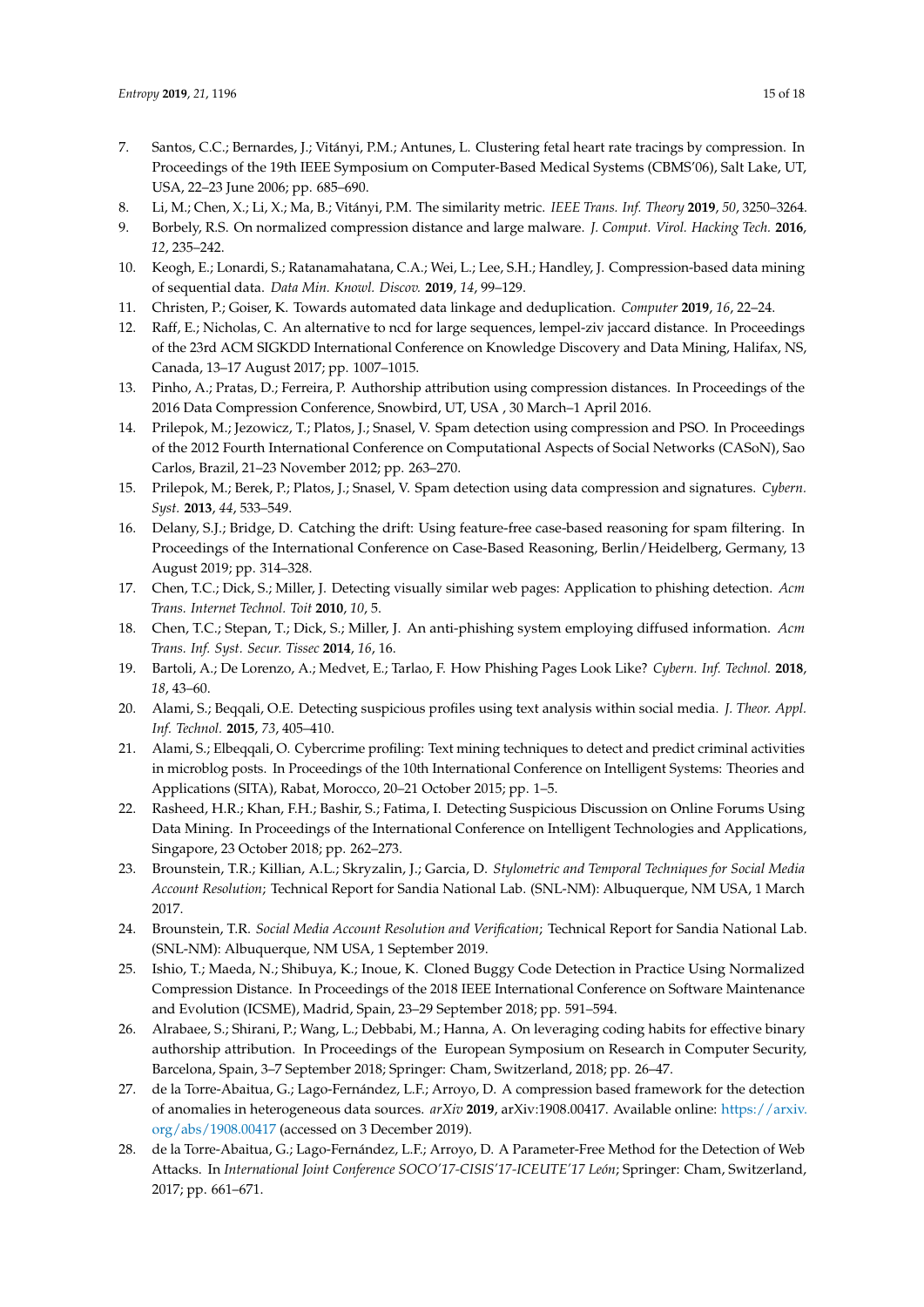- <span id="page-15-14"></span>29. Ting, C.; Field, R.; Fisher, A.; Bauer, T. Compression Analytics for Classification and Anomaly Detection within Network Communication. *IEEE Trans. Inf. Forensics Secur.* **2018**, *14*, 1366–1376.
- <span id="page-15-15"></span>30. Desnos, A. Android: Static analysis using similarity distance. In Proceedings of the 2012 45th Hawaii International Conference on System Sciences, Maui, HI, USA, 4–7 January 2012; pp. 5394–5403.
- <span id="page-15-16"></span>31. Kishore, S.; Kumar, R.; Rajan, S. Towards Accuracy in Similarity Analysis of Android Applications. In Proceedings of the International Conference on Information Systems Security, Funchal, Portugal, 22–24 January 2018; Springer: Cham, Switzerland, 2018; pp. 146–167.
- <span id="page-15-0"></span>32. Tamada, H.; Nakamura, M.; Monden, A.; Matsumoto, K.I. Java Birthmarks–Detecting the Software Theft–. *Ieice Trans. Inf. Syst.* **2019**, *88*, 2148–2158.
- <span id="page-15-1"></span>33. Raff, E.; Nicholas, C. Malware classification and class imbalance via stochastic hashed lzjd. In Proceedings of the 10th ACM Workshop on Artificial Intelligence and Security, New York, NY, USA, 3 November 2017; pp. 111–120.
- <span id="page-15-17"></span>34. Bailey, M.; Oberheide, J.; Andersen, J.; Mao, Z.M.; Jahanian, F.; Nazario, J. Automated classification and analysis of internet malware. In Proceedings of the International Workshop on Recent Advances in Intrusion Detection, Gold Goast, Australia, 5–7 September 2017; Springer: Berlin/Heidelberg, Germany, 2007; pp. 178–197.
- <span id="page-15-18"></span>35. Alshahwan, N.; Barr, E.T.; Clark, D.; Danezis, G. Detecting malware with information complexity. *arXiv* **2015**, arXiv:1502.07661. Available online: <https://arxiv.org/abs/1502.07661> (accessed on 3 December 2019).
- <span id="page-15-19"></span>36. Raff, E. In *Malware Detection and Cyber Security via Compression*; University of Maryland: Baltimore County, MD, USA, 2018.
- <span id="page-15-2"></span>37. Faridi, H.; Srinivasagopalan, S.; Verma, R. Performance Evaluation of Features and Clustering Algorithms for Malware. In Proceedings of 2018 IEEE International Conference on Data Mining Workshops (ICDMW), Singapore , 17–20 November 2018; pp. 13–22.
- <span id="page-15-3"></span>38. Carvalho, J.M.; Brãs, S.; Ferreira, J.; Soares, S.C.; Pinho, A.J. Impact of the acquisition time on ECG compression-based biometric identification systems. In Proceedings of the Iberian Conference on Pattern Recognition and Image Analysis, Faro, Portugal, 20–23 June 2017; Springer: Cham, Switzerland, 2017; pp. 169–176.
- <span id="page-15-20"></span>39. Israel, S.A.; Irvine, J.M.; Cheng, A.; Wiederhold, M.D.; Wiederhold, B.K. ECG to identify individuals. *Pattern Recognit.* **2019**, *38*, 133–142.
- <span id="page-15-21"></span>40. Arteaga-Falconi, J.S.; Al Osman, H.; El Saddik, A. ECG authentication for mobile devices. *IEEE Trans. Instrum. Meas.* **2015**, *65*, 591–600.
- <span id="page-15-22"></span>41. Carvalho, J.M.; Brás, S.; Pinho, A.J. Compression-Based ECG Biometric Identification Using a Non-fiducial Approach. *arXiv* **2018**, arXiv:1804.00959. Available online: <https://arxiv.org/abs/1804.00959> (accessed on 3 December 2019).
- <span id="page-15-4"></span>42. Brás, S.; Ferreira, J.H.; Soares, S.C.; Pinho, A.J. Biometric and emotion identification: An ECG compression based method. *Front. Psychol.* **2018**, *9*, 467.
- <span id="page-15-5"></span>43. Resende, J.S.; Sousa, P.R.; Martins, R.; Antunes, L. Breaking MPC implementations through compression. *Int. J. Inf. Secur.* **2019**, doi:10.1007/s10207-018-0424-2.
- <span id="page-15-6"></span>44. Sasse, M.A.; Brostoff, S.; Weirich, D. Transforming the 'weakest link'—A human/computer interaction approach to usable and effective security. *Technol. J.* **2019**, *19*, 122–131.
- <span id="page-15-7"></span>45. Khonji, M.; Iraqi, Y.; Jones, A. Phishing detection: A literature survey. *IEEE Commun. Surv. Tutorials* **2013**, *15*, 2091–2121.
- <span id="page-15-8"></span>46. Parsons, K.; McCormac, A.; Pattinson, M.; Butavicius, M.; Jerram, C. Phishing for the truth: A scenario-based experiment of users' behavioural response to emails. In Proceedings of the IFIP International Information Security Conference, Auckland, New Zealand, 8–10 July 2013; Springer: Berlin/Heidelberg, Germany, 2013;
- <span id="page-15-9"></span>47. Zheng, L.; Narayan, S.; Risher, M.E.; Wei, S.K.; Ramarao, V.T.; Kundu, A. Spam Filtering Based on Statistics and Token Frequency Modeling. US Patent 8,364,766, 29 January 2013.
- <span id="page-15-10"></span>48. Spam Track. Available online: <https://trec.nist.gov/data/spam.html> (accessed on 3 Dember 2019).
- <span id="page-15-11"></span>49. Dorner, D. In *The Logic of Failure: Recognizing and Avoiding Error in Complex Situations*; Basic Books: New York, NY, USA, 1997.
- <span id="page-15-12"></span>50. Wertheimer, M. In *Gestalt Theory*; American Psychological Association: Washington, DC, USA, 1938.
- <span id="page-15-13"></span>51. PhishTank. Available online: <https://www.phishtank.com/index.php> (accessed on 3 Dember 2019).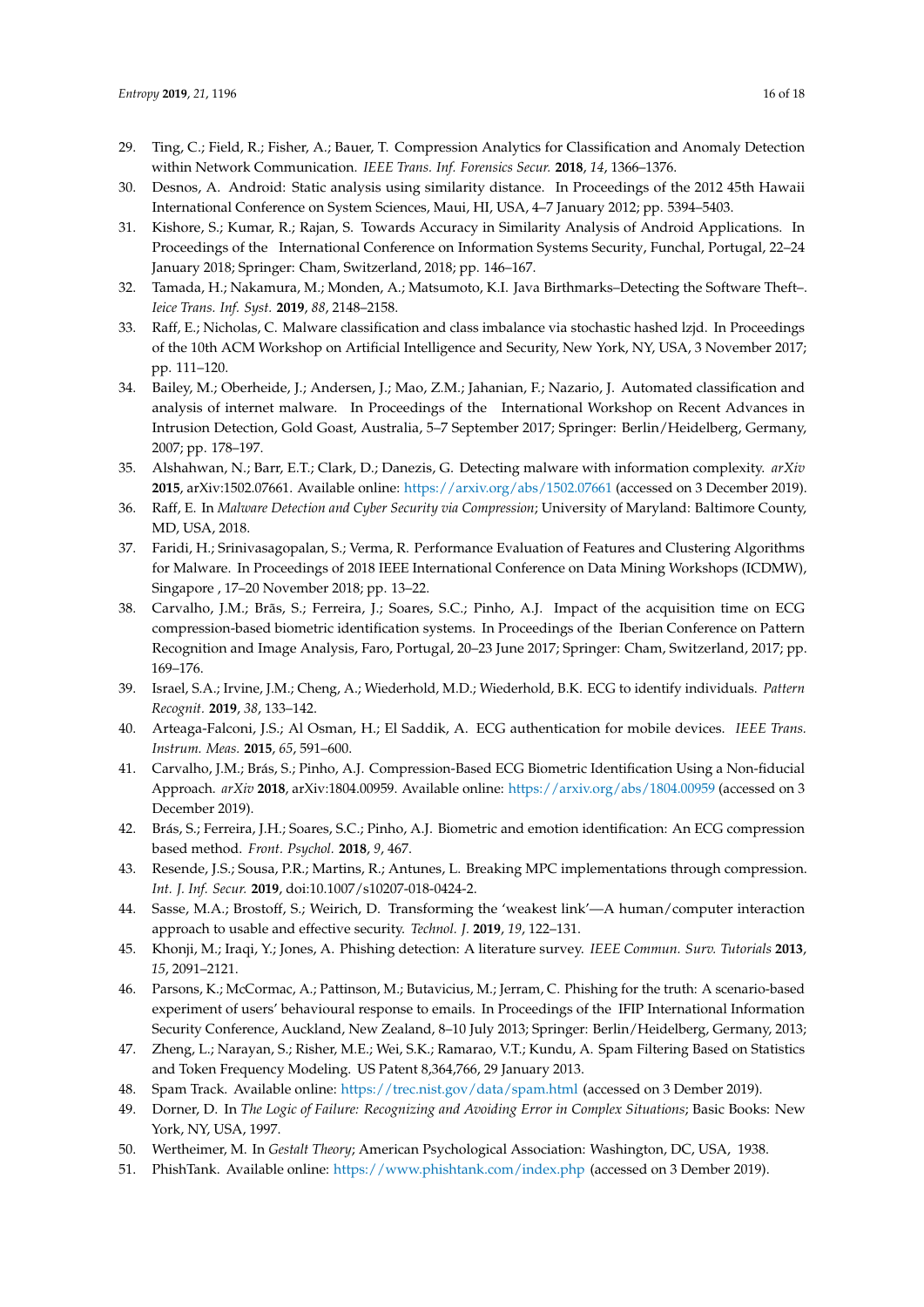- <span id="page-16-0"></span>52. Ivanov, I.; Hantova, C.; Nisheva, M.; Stanchev, P.L.; Ein-Dor, P. Software Library for Authorship Identification. *Digit. Present. Preserv. Cult. Sci. Herit.* **2015**, *V*, 91–97.
- <span id="page-16-1"></span>53. Axelsson, S. The Normalised Compression Distance as a file fragment classifier. *Digit. Investig.* **2010**, *7*, S24–S31.
- 54. Axelsson, S. Using normalized compression distance for classifying file fragments. In Proceedings of the 2010 International Conference on Availability, Reliability and Security, Krakow, Poland, 15–18 February 2010; pp. 641–646.
- 55. Cerra, D.; Datcu, M.; Reinartz, P. Authorship analysis based on data compression. *Pattern Recognit. Lett.* **2014**, *42*, 79–84.
- 56. Kulekci, M.O.; Kamasak, M.E. A Method of Privacy Preserving Document Similarity Detection. US Patent App. 16/082,272, 21 March 2019.
- 57. Kulekci, M.O.; Habib, I.; Aghabaiglou, A. Privacy–Preserving Text Similarity via Non-Prefix-Free Codes. In Proceedings of the International Conference on Similarity Search and Applications, Newark, NJ, USA, 2–4 October 2019; Springer: Cham, Switzerland, 2019; pp. 94–102.
- <span id="page-16-2"></span>58. Lambers, M.; Veenman, C.J. Forensic authorship attribution using compression distances to prototypes. In Proceedings of the International Workshop on Computational Forensics, The Hague, The Netherlands, 13–14 August 2009; Springer: Berlin/Heidelberg, Germany, 2009; pp. 13–24.
- <span id="page-16-3"></span>59. Lazer, D.M.; Baum, M.A.; Benkler, Y.; Berinsky, A.J.; Greenhill, K.M.; Menczer, F.; Metzger, M.J.; Nyhan, B.; Pennycook, G.; Rothschild, D.; et al. The science of fake news. *Science* **2018**, *359*, 1094–1096.
- <span id="page-16-4"></span>60. Ahmad, S.; Asghar, M.Z.; Alotaibi, F.M.; Awan, I. Detection and classification of social media-based extremist affiliations using sentiment analysis techniques. *Hum.-Centric Comput. Inf. Sci.* **2019**, *9*, 24.
- 61. Hon, L.; Varathan, K. Cyberbullying detection system on twitter. *IJABM* **2015**, *1*, 1–11.
- 62. Pinto, A.; Oliveira, H.G.; Figueira, Á.; Alves, A.O. Predicting the Relevance of Social Media Posts Based on Linguistic Features and Journalistic Criteria. *New Gener. Comput.* **2017**, *35*, 451–472.
- <span id="page-16-5"></span>63. Arshad, H.; Jantan, A.; Omolara, E. Evidence collection and forensics on social networks: Research challenges and directions. *Digit. Investig.* **2019**, *28*, 126–138.
- <span id="page-16-6"></span>64. Li, R.; Wang, S.; Deng, H.; Wang, R.; Chang, K.C.C. Towards social user profiling: Unified and discriminative influence model for inferring home locations. In Proceedings of the 18th ACM SIGKDD International Conference on Knowledge Discovery and Data Mining, Beijing, China, 12 August 2012; pp. 1023–1031.
- <span id="page-16-7"></span>65. Acar, Y.; Backes, M.; Fahl, S.; Kim, D.; Mazurek, M.L.; Stransky, C. You get where you're looking for: The impact of information sources on code security. In Proceedings of the 2016 IEEE Symposium on Security and Privacy (SP), San Jose, CA, USA, 22–26 May 2016; pp. 289–305.
- <span id="page-16-8"></span>66. Abdalkareem, R.; Shihab, E.; Rilling, J. On code reuse from StackOverflow: An exploratory study on Android apps. *Inf. Softw. Technol.* **2017**, *88*, 148–158.
- 67. Thomas, T.W.; Tabassum, M.; Chu, B.; Lipford, H. Security during application development: An application security expert perspective. In Proceedings of the 2018 CHI Conference on Human Factors in Computing Systems, Montreal, QC, Canada, 21 April 2018; p. 262.
- <span id="page-16-9"></span>68. Acar, Y.; Stransky, C.; Wermke, D.; Weir, C.; Mazurek, M.L.; Fahl, S. Developers need support, too: A survey of security advice for software developers. In Proceedings of 2017 IEEE Cybersecurity Development (SecDev), Cambridge, MA, USA, 23 October 2017; pp. 22–26.
- <span id="page-16-10"></span>69. He, W.; Tian, X.; Shen, J. Examining Security Risks of Mobile Banking Applications through Blog Mining. *MAICS* **2015**, pp. 103–108.
- <span id="page-16-11"></span>70. Vaarandi, R.; Blumbergs, B.; Kont, M. An unsupervised framework for detecting anomalous messages from syslog log files. In Proceedings of the NOMS 2018-2018 IEEE/IFIP Network Operations and Management Symposium, Taipei, Taiwan, 23–27 April 2018; pp. 1–6.
- <span id="page-16-12"></span>71. HTTP DATASET CSIC 2010. Available online: <http://www.isi.csic.es/dataset/l> (accessed on 3 Dember 2019).
- <span id="page-16-13"></span>72. Intrusion Detection Evaluation Dataset (ISCXIDS2012). Available online: [https://www.unb.ca/cic/datasets/](https://www.unb.ca/cic/datasets/ids.html) [ids.html](https://www.unb.ca/cic/datasets/ids.html) (accessed on 3 Dember 2019).
- <span id="page-16-14"></span>73. Zhang, Y.; Ren, W.; Zhu, T.; Ren, Y. SaaS: A situational awareness and analysis system for massive android malware detection. *Future Gener. Comput. Syst.* **2019**, *95*, 548–559.